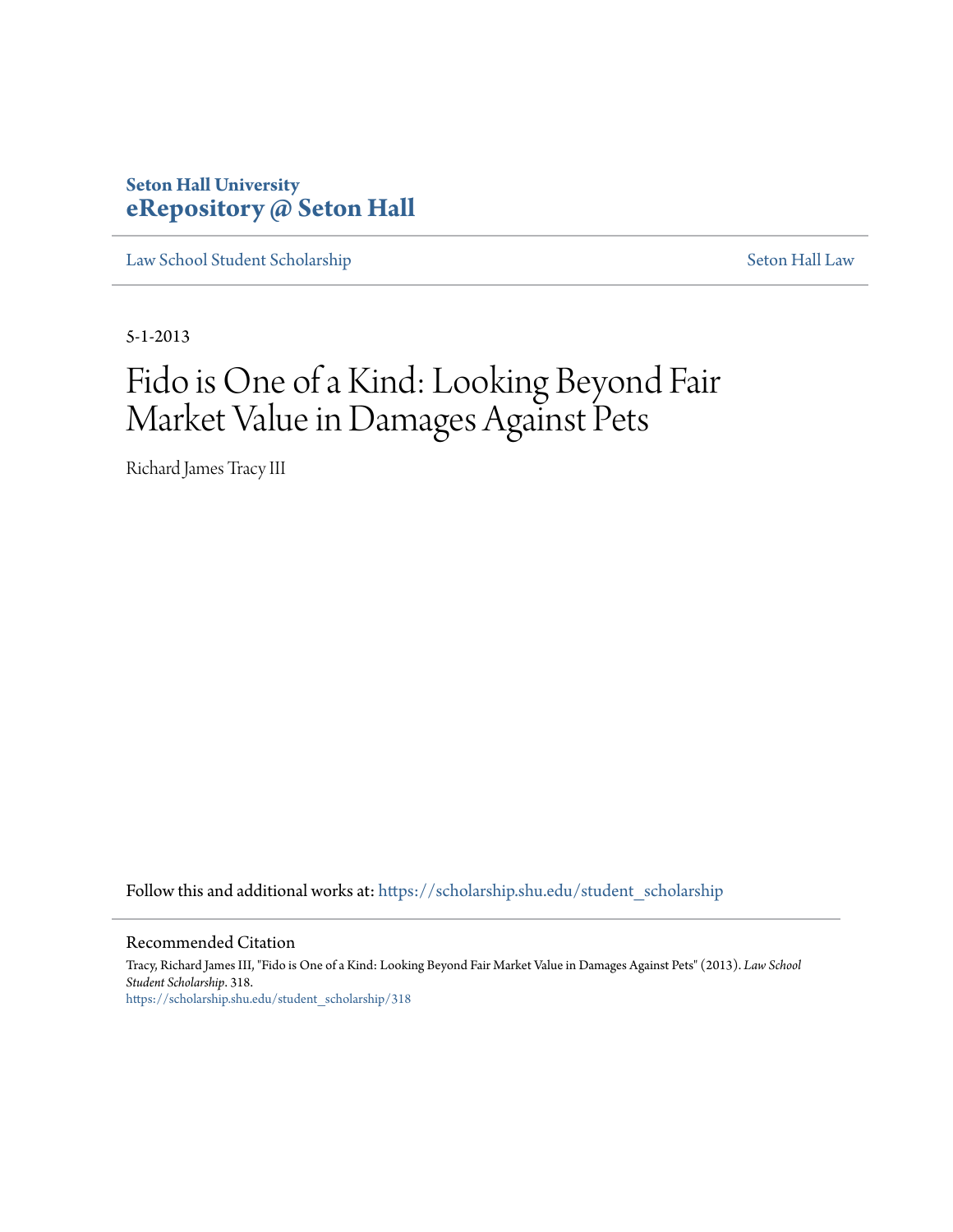# Fido is One of a Kind:

## Looking Beyond Fair Market Value in Damages Against Pets

Richard Tracy

### **Table of Contents**

| ı. | <b>INTRODUCTION</b>                                                  | 1  |
|----|----------------------------------------------------------------------|----|
| А. | Defining "pets"                                                      | 1  |
| В. | The personal value of animals to their owners                        | 2  |
| C. | A proposal for elevated status                                       | 3  |
| н. | <b>HISTORICAL BACKGROUND</b>                                         | 4  |
| А. | Legal history of animals as property                                 | 4  |
| В. | Legal history of wrongful death claims                               | 5  |
| C. | Legal history of emotional distress claims                           | 8  |
|    | III. THE STATUS QUO, AND PROBLEMS                                    | 9  |
| А. | Fair market valuation                                                | 9  |
| В. | Skepticism of emotional damages claims                               | 10 |
| C. | Shortcomings of the system                                           | 11 |
|    | i.<br>Unique value to owner                                          | 11 |
|    | <b>Emotional connection</b><br>ii.                                   | 11 |
|    | IV. PROPOSED SOLUTIONS                                               | 12 |
| А. | Award subjective value to the owner                                  | 12 |
| В. | Extend wrongful death and related emotional distress damages to pets | 13 |
|    | Florida<br>i.                                                        | 14 |
|    | Hawai'i<br>ii.                                                       | 15 |
|    | Virginia<br>iii.                                                     | 17 |
|    | C. Legislative accommodation for emotional damages                   | 19 |
|    | Tennessee's "T-Bo Act"<br>i.                                         | 19 |
| D. | Declassify pets as property                                          | 20 |
| Е. | Treat pets as inimitable property                                    | 21 |
|    | i.<br>New Jersey                                                     | 22 |
|    | V. Conclusion: ION                                                   | 25 |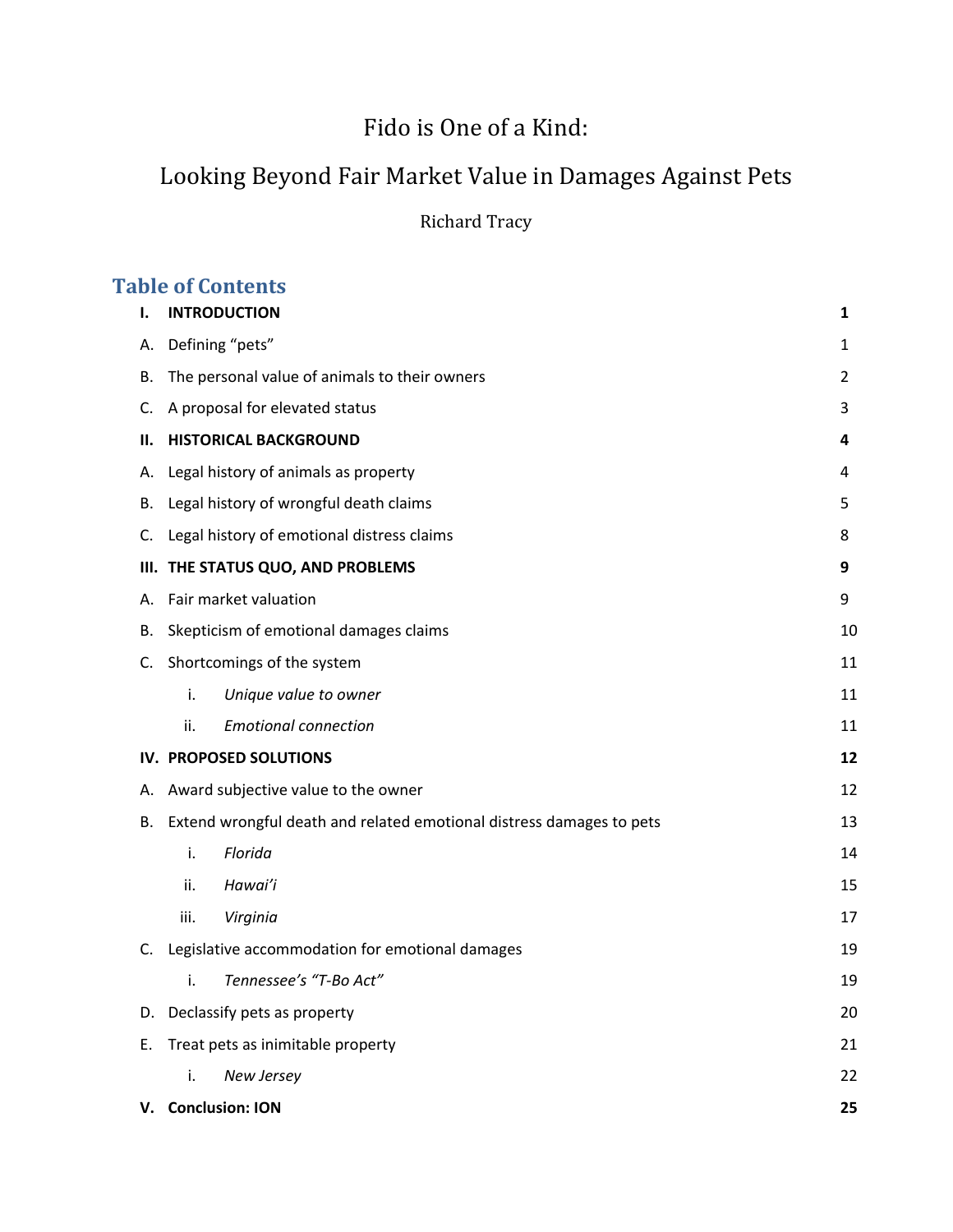#### **I. INTRODUCTION**

#### **A. Defining "pets"**

The special relationship between humans and domesticated animals has existed for millennia. In 1978, archaeologists in northern Israel uncovered the skeletal remains of a human and a dog that had been buried together approximately  $12,000$  years ago.<sup>1</sup> The skeleton of the human was situated so that its arm embraced the dog while resting the other hand on the dog's shoulder.<sup>2</sup> The earliest accounts of domesticated cats date back to Egypt circa 4,000 BC.<sup>3</sup> Cats were kept by the Egyptian royalty in the religious temples and the royal court as a symbol of religious significance.<sup>4</sup> Additionally, dogs were kept as both assistants and protectors, and special Egyptian burial ceremonies allowed for the embalming and entombing of companion animals with their owners in their own specially designed chambers.<sup>5</sup>

Currently, companion animals are generally defined by activists as "those animals who live and share their lives with human beings, who are responsive to and interact emotionally with their guardians, and who are valued as ends in themselves."<sup>6</sup> The term "companion animal" is preferred among animal interest activists, in that "companion animal" best describes the relationship between the human being and the domestic animal. It better reflects the role that

<sup>&</sup>lt;sup>1</sup> Wilson, Catching the Unique Rabbit: Why Pets Should Be Reclassified As Inimitable Property Under the Law, 57 Clev. St. L. Rev. 167, 171 (2009)

 $2$  Id at 1064.

<sup>&</sup>lt;sup>3</sup> The Domestic Cat: The Biology of Its Behavior 152-53 (Davis C. Turner & Patrick Bateson eds., Cambridge U. Press 1988).

<sup>&</sup>lt;sup>4</sup> Heini Hediger, Wild Animals in Captivity 165 (G. Sircom trans., Butterworths Sci. Publications 1950).

<sup>&</sup>lt;sup>5</sup> Paek, <u>Fido Seeks Full Membership in the Family: Dismantling the Property Classification of Companion Animals by</u> Statute, 25 U. Haw. L. Rev. 481, 485 (2003).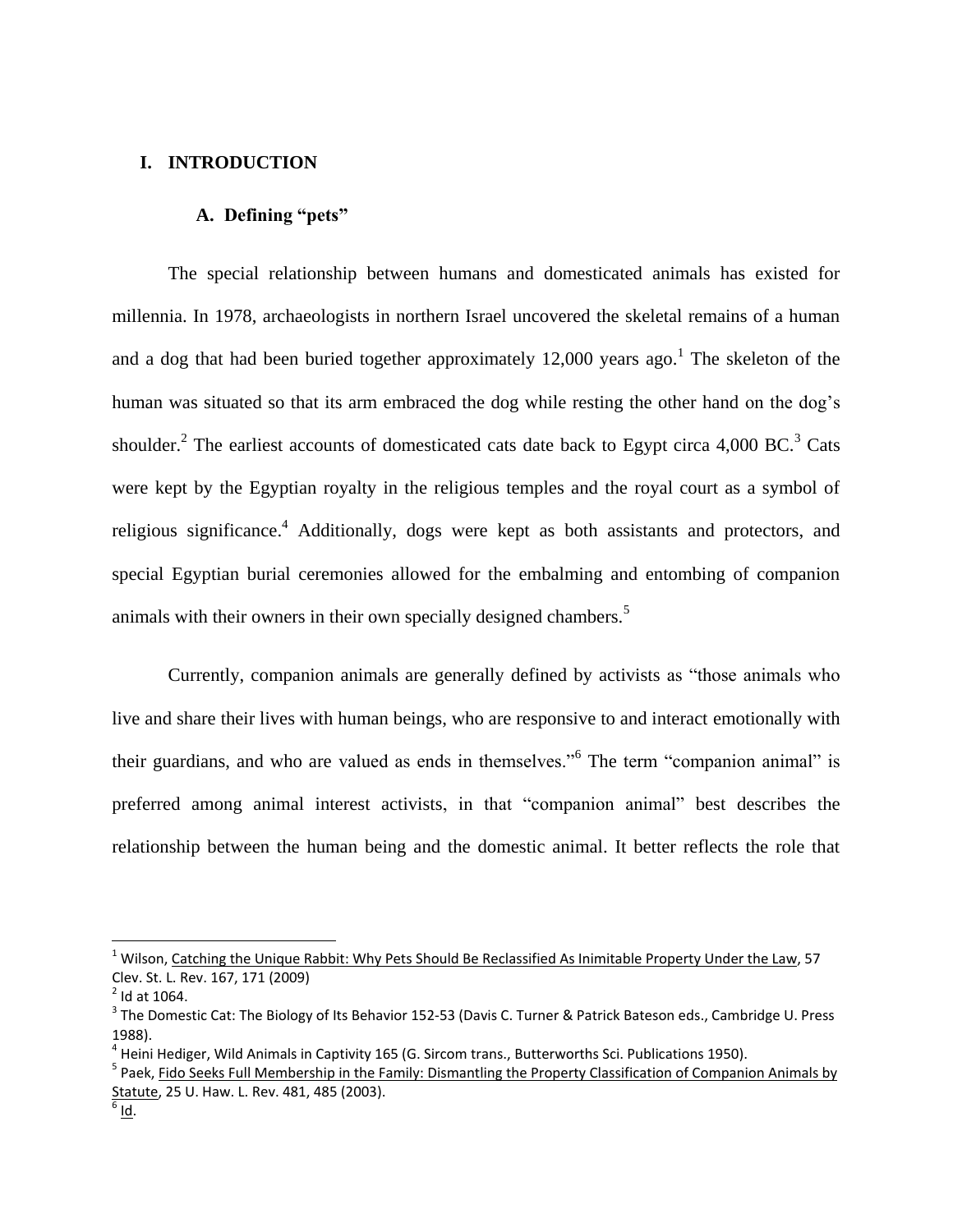such animals play in the lives of their owners.<sup>7</sup> This definition could include many different types of animals found among American homes: fish<sup>8</sup>, mice, rats, rabbits, birds, etc. However, due to the large statistical prevalence of dogs and cats in America, this paper will refer to domesticated dogs and cats when it refers to "pets" and "domesticated" or "companion animals."

By the numbers, companion animals have a significant presence in American life. In comparison to the rest of the world, the United States has the highest amount of dogs per capita in a human-animal companion relationship. There are approximately 68 million people in the United States regarded as a guardian to a dog in their household.<sup>10</sup> About 4 in 10 American households have at least one dog.<sup>11</sup> Thirty four million households—about 3 in 10—have at least one cat.<sup>12</sup>

#### **B. The personal value of animals to their owners**

Pets fulfill a special and unique role in the modern American family. Whereas in centuries past, domesticated animals were often used for their income-producing ability, pets are generally kept for their personal and emotional value to their host family. They are playmates, friends, and protectors. Pets can improve the quality of life for children, adults, and senior citizens.<sup>13</sup> Additionally, studies have shown that pet ownership assists in the emotional,

 $\overline{\phantom{a}}$ <sup>7</sup> Id.

 $^8$  In 2004, the Supreme Court of New York held that even a household goldfish was considered a "domesticated animal" in the context of an animal cruelty prosecution. People v. Garcia, 3 Misc. 3d 699, 705, 777 N.Y.S.2d 846, 851 (Sup. Ct. 2004).

<sup>&</sup>lt;sup>9</sup> American Veterinary Medical Association Task Force on Canine Aggression and Human-Canine Interactions, A Community Approach to Dog Bite Prevention, 218 J. Am. Veterinary Med. Ass'n 1732, 1733 (2001)

 $10$  Id.

 $11$  Id.  $12$  Id.

<sup>&</sup>lt;sup>13</sup> Bernard E. Rollin, The Moral Status of Animals, in Pet Loss and Human Bereavement, pages 3, 9-10. (William J. Kay et al. eds., 1984)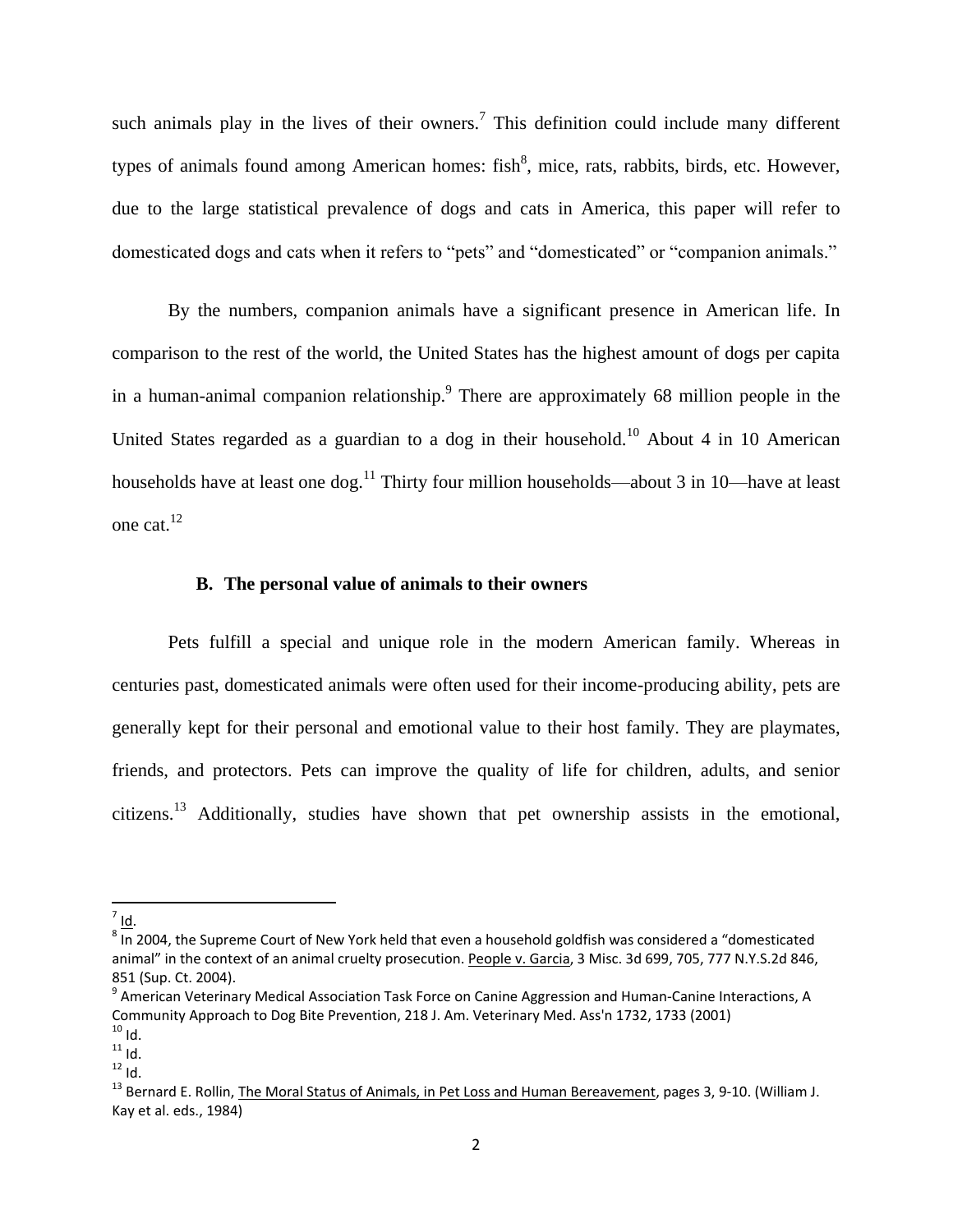psychological, and social development of children.<sup>14</sup> For adults, pets provide companionship to those who might otherwise feel isolated and alone.<sup>15</sup> Pets have been shown to lower systolic blood pressure and triglyceride and cholesterol levels in male owners. In fact, merely petting one's own dog has been shown to significantly lower blood pressure.<sup>16</sup>

#### **C. A Proposal for Elevated Status**

While the specifics vary from state to state, the general American legal consensus regarding animals is that they are simply property. There may be criminal sanctions that protect animals from mistreatment, but in the event that a pet is tragically killed, a bereaved owner will often only receive fair market value in damages for their lost pet. This is an inadequate remedy and fails to appropriately capture the value of companion animals in the modern household. In this paper, it will be argued that companion animals should retain their status as property, but be granted an elevated status within that conceptualization. As a special class of property, companion animals that are unlawfully killed should afford their bereaved owners more than the generic fair market value in damages. Good

To this effect, companion animals should be treated as living, inimitable property. Retaining the property status allows most of the traditional conception of animals to continue and does not threaten the rights of guardians to own and command their subordinate pets. However, in cases where the animal is injured or killed at the fault of another party, they should be granted two distinct remedies: restorative damages in the amount it takes to make the animal whole (i.e., veterinary expenses) or intentionally/negligently inflicted emotional distress claims in cases

 $14$  Erik H. Erikson, Childhood and Society 247-63 (2d ed. 1963).

<sup>&</sup>lt;sup>15</sup> Susan J. Hart et al., Role of Small Animals in Social Interaction Between Strangers, 132 J. Soc. Psychol. 245, 253-55 (1992)

<sup>&</sup>lt;sup>16</sup> Mara M. Baun et al., Physiological Effects of Petting Dogs: Influences of Attachment, in The Pet Connection: Its Influence on Our Health and Quality of Life 162, 168 (Robert K. Anderson et al. eds., 1984).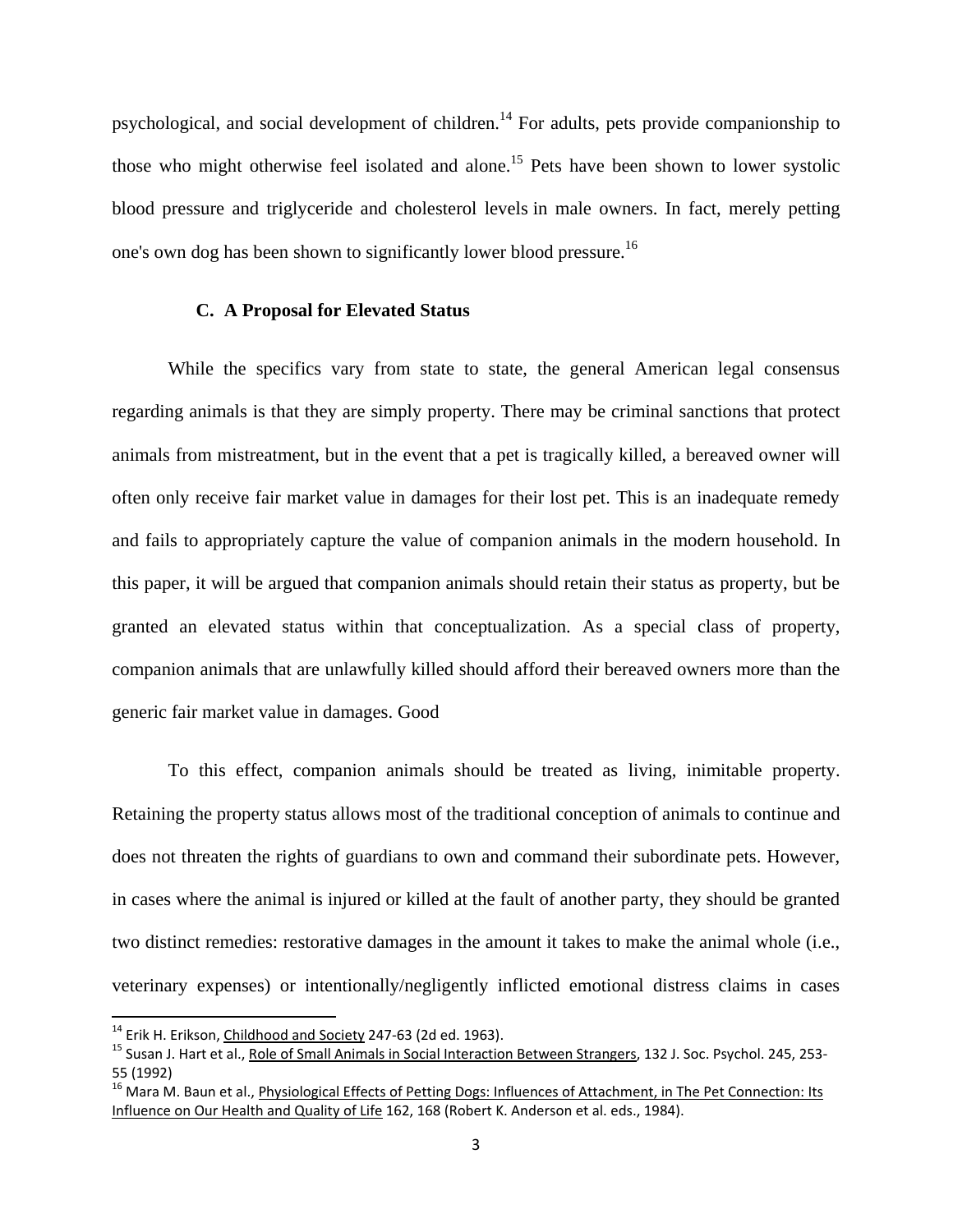where the animal is killed. The restorative claim respects the pet's inimitability: the guardians are not made whole by another generic animal of the same breed, but rather having their unique pet restored. Furthermore, granting award for emotional distress claims will address the reality of the emotional bond between owner and pet as living things. This can be achieved by state legislation or by courts implementing this remedy through common law decisions at the state Supreme Court level.

#### **II. HISTORICAL BACKGROUND**

#### **A. Legal history of animals as property**

The notion of animals as property dates back to antiquity. Aristotle himself remarked in his *Politics* that man was the steward of the earth and "all nonhuman animals were created for (Great Chain of Being?) the sake of humans."<sup>17</sup> According to the book of Genesis, man is given "dominion over the fish of the sea, and over the birds of the air, and over the cattle, and over all the earth, and over every creeping thing that creeps upon the earth."<sup>18</sup>

William Blackstone,one of the greatest influential figures in Anglo-American common law, articulated two categories that all animals fall under: either? domestic animals or wild animals.<sup>19</sup> Domestic, or "companion," animals were recognized by their tame nature, their tendency to remain close to their owner's homes, and the general lack of sporadic movement across property boundaries.<sup>20</sup> Their wild counterparts, on the other hand, were noted for roaming freely across property boundaries, thus making it impractical to assign property ownership to

<sup>&</sup>lt;sup>17</sup> Id, quoting Steven M. Wise, Rattling the Cage: Toward Legal Rights for Animals (2000).

<sup>&</sup>lt;sup>18</sup> Paek, supra note 5, page 491 (citing Genesis 1:26)

 $19$  Wilson, supra note 1, page 172.

 $20$  Id.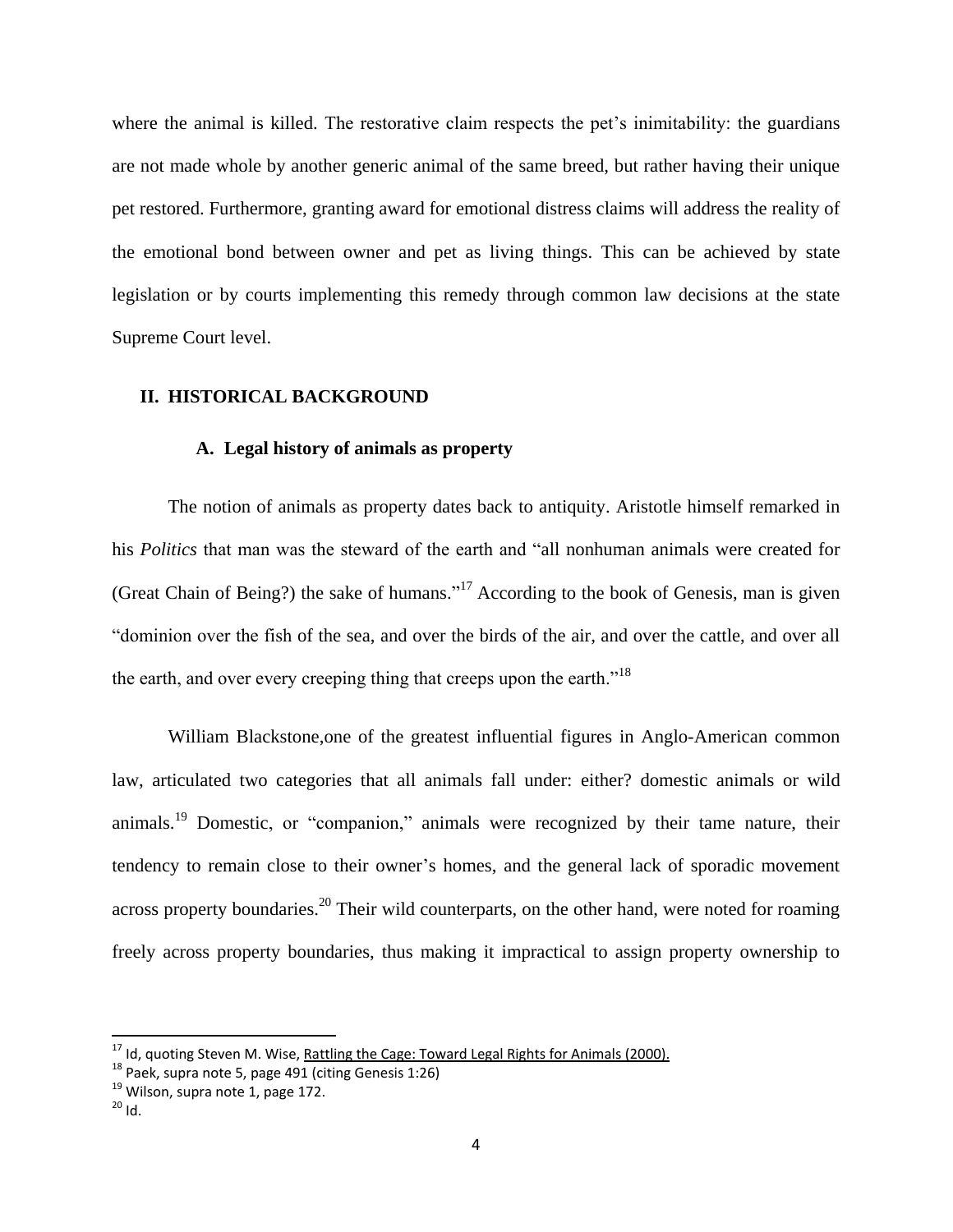wild animals.<sup>21</sup> Domestic animals were regarded as generic property, and thus domestic animals were considered to be owned absolutely.<sup>22</sup>

In the agrarian societies of the pre-modern era, the legal status of animals as property was apparently? appropriate. In general, animals were used commercially for their labor or special sensory abilities in agriculture: horses and oxen pulling vehicles, dogs for their tracking, cows for milk, etc. A fair market value approach to the tortuous deaths of these animals accurately reflected their role as income-producing entities. Even domesticated cats and dogs were kept for their valuable, non-companionship roles. $^{23}$ 

However, many of the realities of this era are no longer the case in modern America. During this pre-modern era, approximately 90 percent of Americans were engaged in farming and agriculture.<sup>24</sup> By 1990, that number had dropped to 2.6 percent of the labor force engaged in agriculture.<sup>25</sup> Broadly speaking, animals are no longer kept for their ability to contribute to commercial farming endeavors; rather, they are used as companion pets in the home.

#### **B. Legal history of wrongful death claims**

Wrongful death claims were originally a creation of the legislature. At common law, when victims of tortuous behavior were killed, their personal causes of action died with them.<sup>26</sup> This legal schema had the perverse incentive for potential defendants to "finish the job" and kill

 $\overline{\phantom{a}}$ 

<sup>23</sup> Dogs, of course, served various functions in the rural home - for example, guarding, herding, and hunting. See, e.g., [Heiligmann v. Rose, 16 S.W. 931, 932 \(Tex. 1891\)](https://1.next.westlaw.com/Link/Document/FullText?findType=Y&serNum=1891000498&pubNum=712&originationContext=document&transitionType=DocumentItem&contextData=(sc.Folder*cid.f409dd4f6d6642509f5cf4148b978d9b*oc.Search)#co_pp_sp_712_932) (guarding); [Bowers v. Horan, 53 N.W. 535, 535 \(Mich.](https://1.next.westlaw.com/Link/Document/FullText?findType=Y&serNum=1892004571&pubNum=594&originationContext=document&transitionType=DocumentItem&contextData=(sc.Folder*cid.f409dd4f6d6642509f5cf4148b978d9b*oc.Search)#co_pp_sp_594_535)  [1892\)](https://1.next.westlaw.com/Link/Document/FullText?findType=Y&serNum=1892004571&pubNum=594&originationContext=document&transitionType=DocumentItem&contextData=(sc.Folder*cid.f409dd4f6d6642509f5cf4148b978d9b*oc.Search)#co_pp_sp_594_535) (herding); [Mo. Pac. R.R. Co. v. Chase, 23 S.W.2d 256, 257 \(Ark. 1930\)](https://1.next.westlaw.com/Link/Document/FullText?findType=Y&serNum=1930117100&pubNum=713&originationContext=document&transitionType=DocumentItem&contextData=(sc.Folder*cid.f409dd4f6d6642509f5cf4148b978d9b*oc.Search)#co_pp_sp_713_257) (hunting). Cats were essential in keeping down the rodent population. [Smith v. Steineauf, 36 P.2d 995, 997 \(Kan. 1934\).](https://1.next.westlaw.com/Link/Document/FullText?findType=Y&serNum=1934117524&pubNum=661&originationContext=document&transitionType=DocumentItem&contextData=(sc.Folder*cid.f409dd4f6d6642509f5cf4148b978d9b*oc.Search)#co_pp_sp_661_997)

 $21$  Id. All at the same page??

 $^{22}$  Id.

<sup>&</sup>lt;sup>24</sup> Economic Research Service, A History of American Agriculture, 1607-2000: Farmers and the Land (2000), *available at* [http://www.agclassroom.org/gan/timeline/farmers\\_land.htm.](http://www.agclassroom.org/gan/timeline/farmers_land.htm) Accessed November 6, 2012.

 $^{25}$  Id.

 $26$  W. Page Keeton et al., Prosser and Keeton on the Law of Torts § 125 (5th ed. 1984)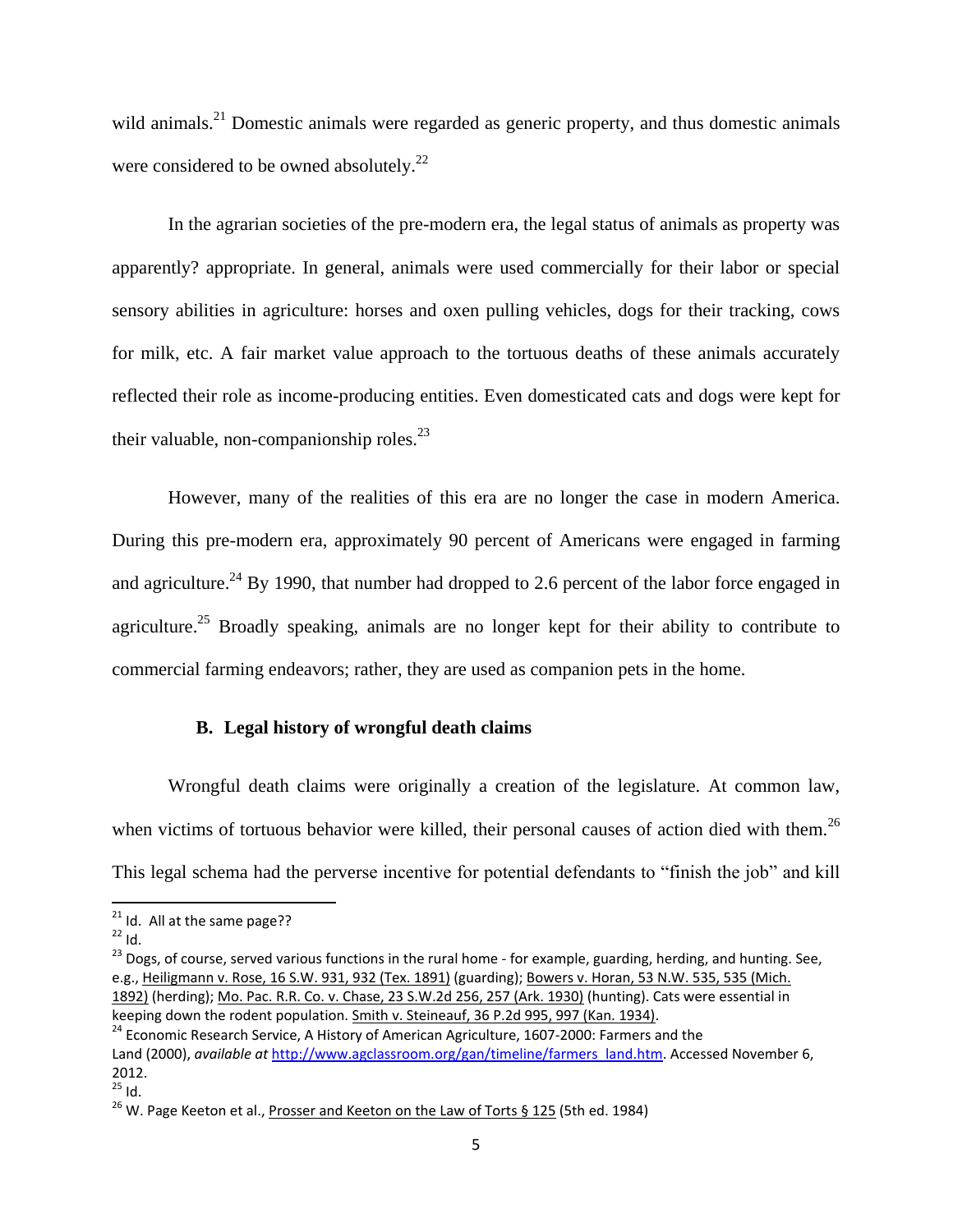an injured plaintiff in order to extinguish their liability.<sup>27</sup> Legislatures moved to remedy this situation by enacting wrongful death statutes, creating survival claims for family members to recover from the loss suffered from the resulting death. These claims were intended to provide the surviving family members with the amount of damages arising from economic and emotional loss of a family member's death. $^{28}$ 

In the modern United States, a loss of companionship claim within wrongful death law has been generally distilled to encompass eight different criteria, as suggested by the federal district court in In re Farrell Lines Inc.. [But that list only applies to humans—that point should be made clear] That court relied upon a legal treatise to list the eight criteria for the purposes of determining a cause of action, calculating the amount of recovery for, and the loss of society in a wrongful death issue.<sup>29</sup> The United States Supreme Court has subsequently adopted these considerations in Sea-Land Services, Inc. v. Gaudet<sup>30</sup>, and they are sometimes referred to as the Gaudet list:

1. Relationship of husband and wife, or of parent and child (or similar relationship between collateral relatives);

2. Continuous living together of parties at and prior to time of wrongful death;

3. Lack of absence of deceased or beneficiary for extended periods of time;

4. Harmonious marital or family relations;

5. Common interest in hobbies, scholarship, art, religion, or social activities;

6. Participation of deceased in family activities;

7. Disposition and habit of deceased to tender aid, solace, and comfort when required; and

8. Ability and habit of deceased to render advice and assistance in financial matters, business activities, and the like. $31$ 

 $\overline{a}$  $^{27}$  Id.

 $28 \overline{1d}$ 

<sup>&</sup>lt;sup>29</sup> Geordie Duckler, The Economic Value of Companion Animals: A Legal and Anthropological Argument for Special Valuation, 8 Animal L. 199, 215 (2002)

<sup>&</sup>lt;sup>30</sup> 414 U.S. 573 (1974). The Supreme Court stated in Gaudet that mental anguish or grief is distinguishable from loss of society and is not compensable under the maritime wrongful death remedy.

<sup>&</sup>lt;sup>31</sup> Geordie Duckler, The Economic Value of Companion Animals: A Legal and Anthropological Argument for Special Valuation, 8 Animal L. 199, 215 (2002)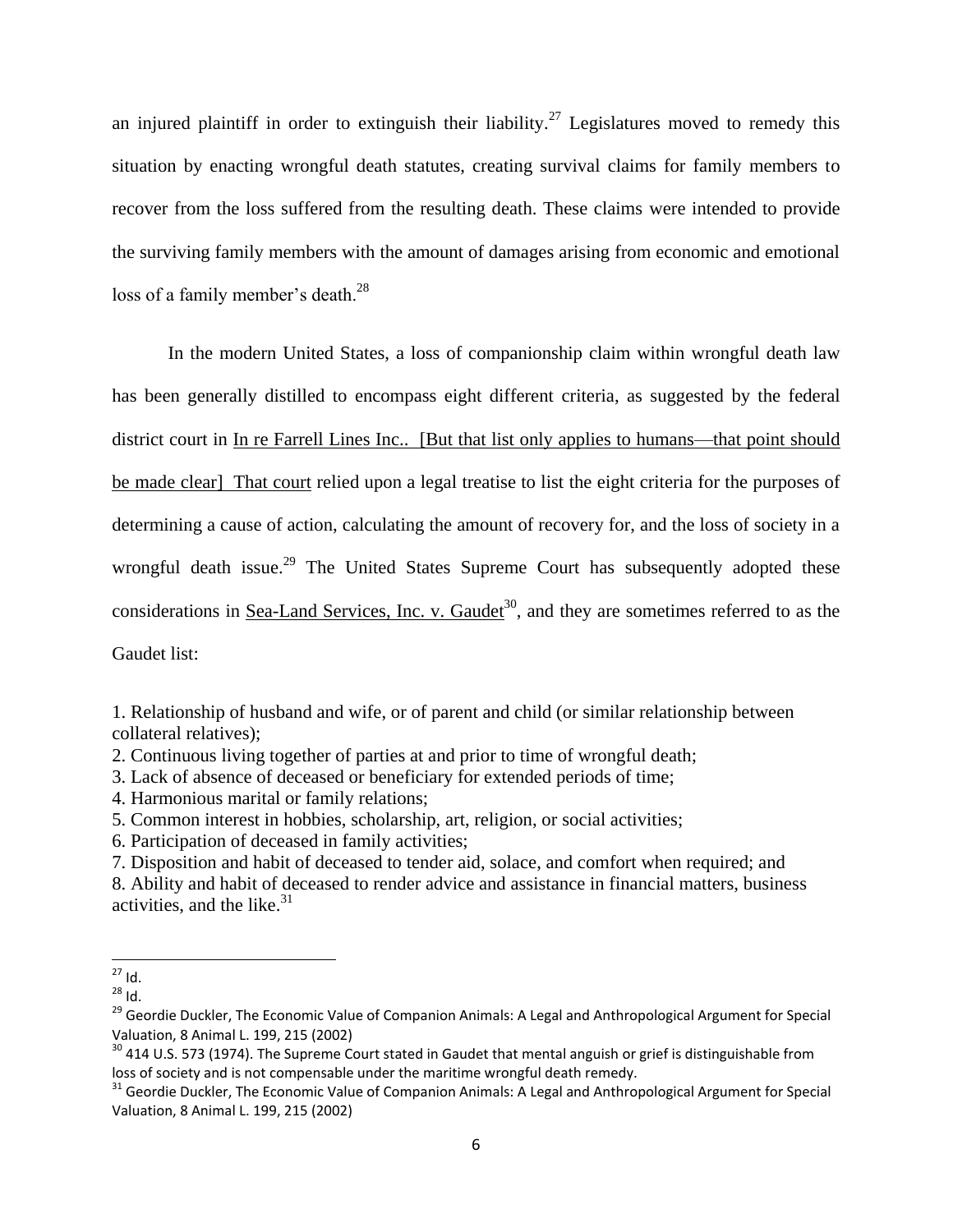Using this list as a comparison tool, one can see how it can easily be applied to the relationship that is commonly held with a companion pet. A household pet can potentially have a closer bond to the members host family than collateral relatives. By being a household pet. a companion pet and the potentially aggrieved plaintiffs share a common living experience as well as "participation" in family activities. Perhaps most tellingly, the seventh element—"disposition and habit of deceased to tender aid, solace, and comfort when required"—speaks the most directly to the purposes of a companion pet. In the research cited above, one of the greatest benefits that companion pets such as dogs and cats provide is the calming and supportive effect that they have on children and adults alike.

A century-old case from the Supreme Court of Oregon has dealt with a pet wrongful death claim that uses a rough parallel to the Gaudet methodology.<sup>32</sup> In McCallister v. Sappingfield, the court articulated a brief rule for the calculation of the value of a deceased companion animal: "The owner of a dog wrongfully killed is not circumscribed in his proof to its market value, for, if it has no market value, he may prove its special value to him by showing its qualities, characteristics and pedigree."<sup>33</sup>

Since that time, the McCallister test has been interpreted in two directions. One interpretation, friendly to animal owner plaintiffs, has regarded the "qualities, characteristics, and pedigree" to mean physical attributes (such as gender, breed, size), psychological attributes (such as personality, friendliness, and demeanor), and personal history (the lineage, breeding, and

 $32$  McCallister v. Sappingfield, 144 P. 432 (Or. 1914).

<sup>&</sup>lt;sup>33</sup> Geordie Duckler, The Economic Value of Companion Animals: A Legal and Anthropological Argument for Special Valuation, 8 Animal L. 199, 216 (2002)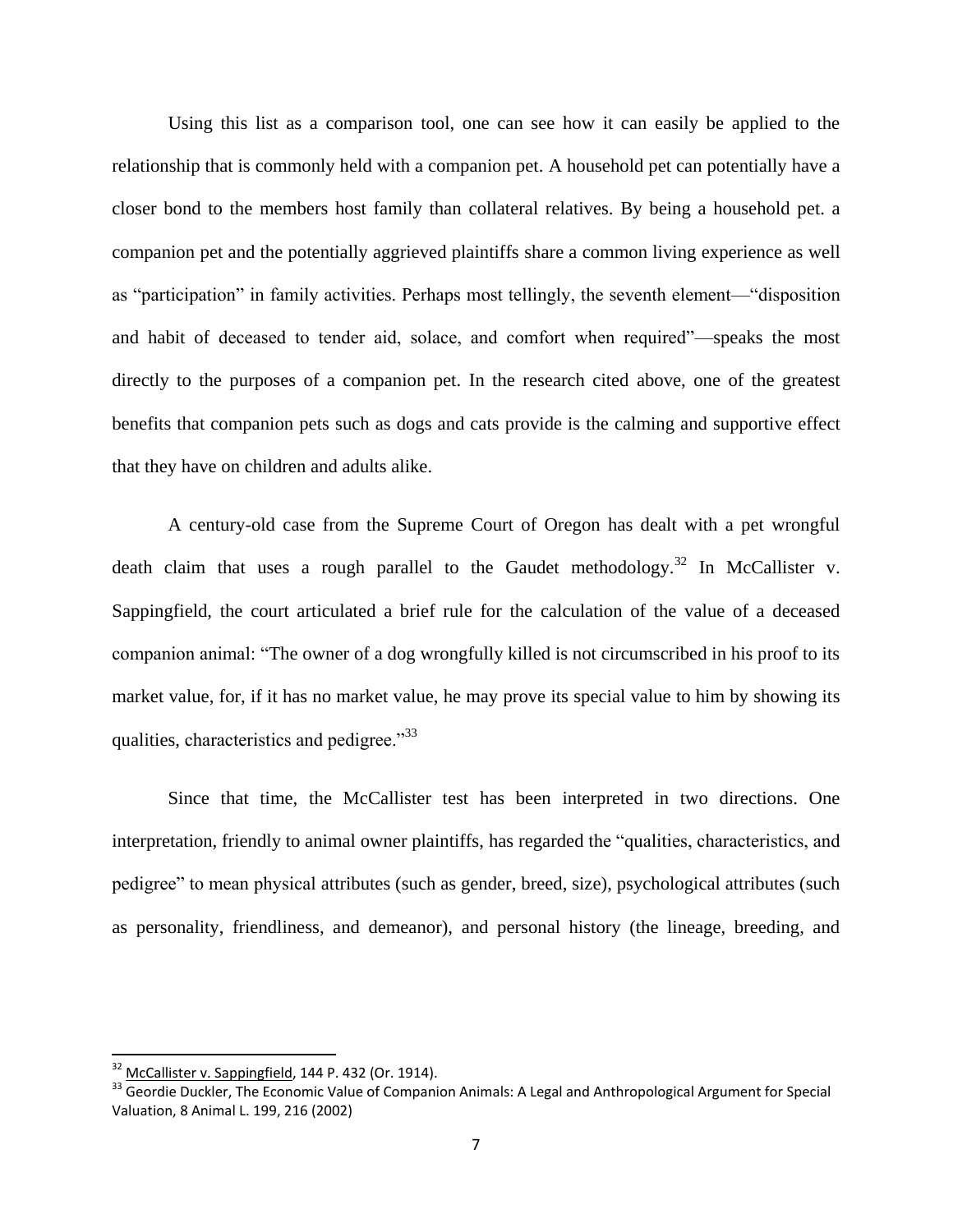specialized training of the pet), respectively.<sup>34</sup> The other interpretation has emphasized the "qualities, characteristics, and pedigree" to merely allude to the utility of a pet.<sup>35</sup>

In light of this second interpretation, we must ask, what does utility mean? The dictionary definition of "utility" would imply that the animals would be judged by their fitness to some purpose or worth to some end. What, then, is the purpose of modern domesticated animals? In the past, these ends may have been for the animals' labor value on a farm or for food. In the modern day, companion animals are rarely used for "work" in the economic or commercial sense. Under a strict definition of utility in this context, these pets would be considered valueless.<sup>36</sup>

#### **C. Legal history of emotional distress claims**

Some transition to explain the value of this as a means to get extra value for pets]Traditionally, there are three tests for applying emotional distress claims. The first, the impact test, requires that the defendant to cause emotional distress through his conduct which resulted in actual physical contact with the victim. This contact must be the proximate cause for fear, anxiety, and physical injury—regardless the injury's miniscule nature. Here, the plaintiff can only recover for their own mental distress resulting from the tortious contact. $37$ 

 $\overline{\phantom{a}}$  $34$  Id.

 $35$  Id.

<sup>&</sup>lt;sup>36</sup> Geordie Duckler, The Economic Value of Companion Animals: A Legal and Anthropological Argument for Special Valuation, 8 Animal L. 199, 216 (2002)

<sup>&</sup>lt;sup>37</sup> Wilson, supra note 1, page 57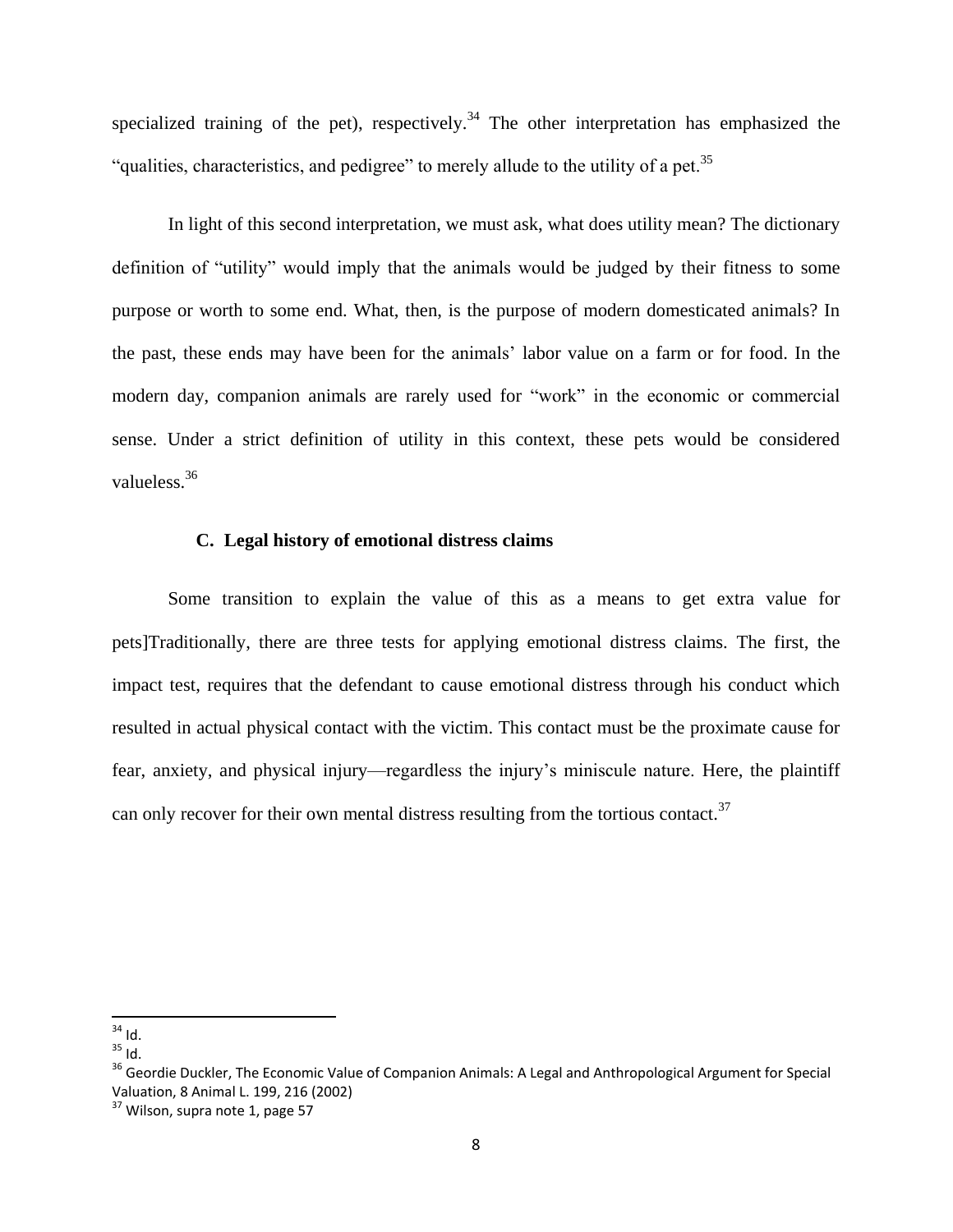The second test is the zone of danger test. There is no physical touch required between the defendant and plaintiff, but the plaintiff must show that he or she was placed into an immediate risk of harm by the defendant's behavior.<sup>38</sup>

Lastly, the bystander test allows a plaintiff to recover when the defendant could or should have foreseen that his or her conduct would cause emotional distress to bystanders. The plaintiff must witness or physically experience the death or injury of another person—and this must be the proximate cause of the emotional distress. <sup>39</sup>

#### **III.THE STATUS QUO AND ITS PROBLEMS**

In light of the above mentioned trends in law, we must see how they are applied in the current context of animal law; and, specifically, how the general rules concerning valuation of property and the skepticism shown toward granting emotional damages affect the unique situation of harmed and killed pets. Even more importantly, we must see how the status quo is inadequate in addressing these special scenarios.

#### **A. Fair market valuation**

Fair market value is generally defined as the amount a willing buyer will pay for, and a willing seller will exchange for, an item when neither party is under compulsion to engage in the transaction.<sup>40</sup> The fair market value of pets will vary widely depending on certain characteristics of the animal, including its age, breeding, health, behavior, its unique characteristics, etc.<sup>41</sup>

 $\overline{a}$  $38$  Id.

<sup>39</sup> Id.

<sup>40</sup> Dan B. Dobbs, Law of Remedies 324 (2d ed. 1993).

 $41$  Id.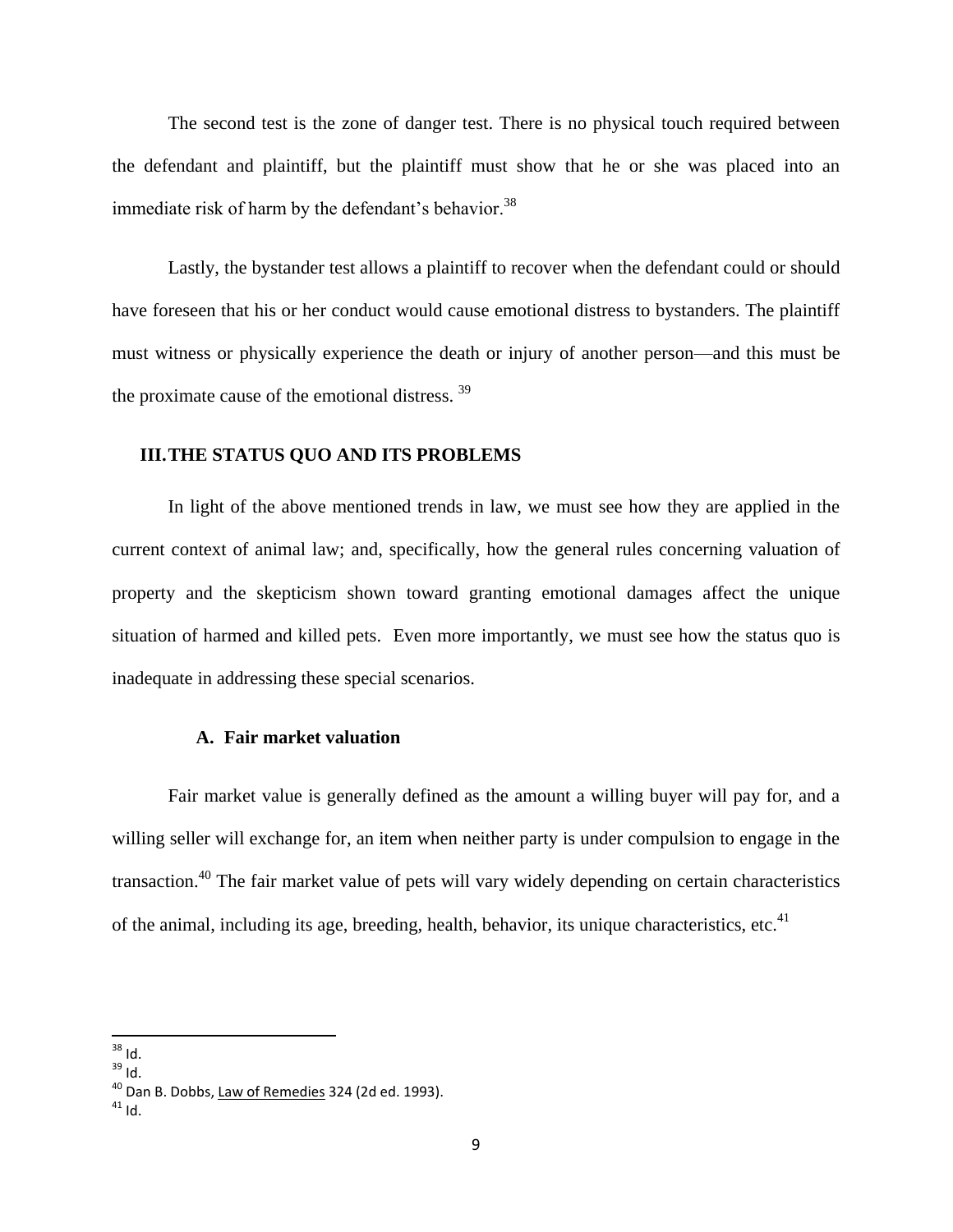Generally, only specialty and purebred animals will be regarded as having any significant fair market value; for instance, a purebred show animal could be considered to have a fair market value of several hundred dollars.<sup>42</sup> A successful race horse may be able to generate millions of dollars over its lifetime.<sup>43</sup> However, the typical house pet has a negligible market value, usually valued at \$200 or less.

Indeed, a 1994 study by the American Association of Pet Product Manufacturers estimates that approximately 2.1 million dogs available for adoption were instead euthanized in shelters every year (though it is not indicated how many of that number are euthanized for health reasons), indicating that there is a surplus of common dogs with no market value?.<sup>44</sup>

#### **B. Skepticism of emotional damages claims**

 $\overline{a}$ 

In the majority of tort cases involving the damage or destruction of property, the harm is calculated based merely on the market value of the property.<sup>45</sup> It is a default rule that, in these cases, there may be no non-economic damages as "the courts in general appear to be extremely reluctant to allow recovery for mental disturbance occasioned by a merely negligent injury to chattels."<sup>46</sup>

As an illustration, the Supreme Court of Nassau County, New York, decided a case regarding a claim for negligent infliction of emotional distress upon the death of a pet. The defendant had negligently driven his automobile at an excessive speed and struck one of

 $^{42}$  Alexandra Rockey Fleming, A Breed Apart; Show Dogs Compete for Prizes at Fairfax Event, Wash. Times, Apr. 28, 2002, at D4 (stating that cost of purebred 'pet quality' English setter is more than \$500, a show dog even more) <sup>43</sup> Joe Drape, Triple Crown Legend is Gone: Seattle Slew Dies at 28, N.Y. Times, May 8, 2002, at D1 (noting that famous race horse earned over one million dollars in purses and commanded \$750,000 per breeding).

<sup>&</sup>lt;sup>44</sup> [http://www.naiaonline.org/naia-library/articles/are-there-too-many-dogs-and-cats/,](http://www.naiaonline.org/naia-library/articles/are-there-too-many-dogs-and-cats/) accessed 10/28/2012 45 See Victor E. Schwartz et al., Prosser, Wade and Schwartz's Torts 519 (10th ed. 2000), 547.

<sup>&</sup>lt;sup>46</sup> W.E. Shipley, Annotation, Recovery for Mental Shock or Distress in Connection with Injury to or Interference [with Tangible Property, 28 A.L.R. 2d 1070](https://1.next.westlaw.com/Link/Document/FullText?findType=Y&serNum=1953010567&pubNum=107&originationContext=document&transitionType=DocumentItem&contextData=(sc.History*oc.DocLink)) § 2 (2004).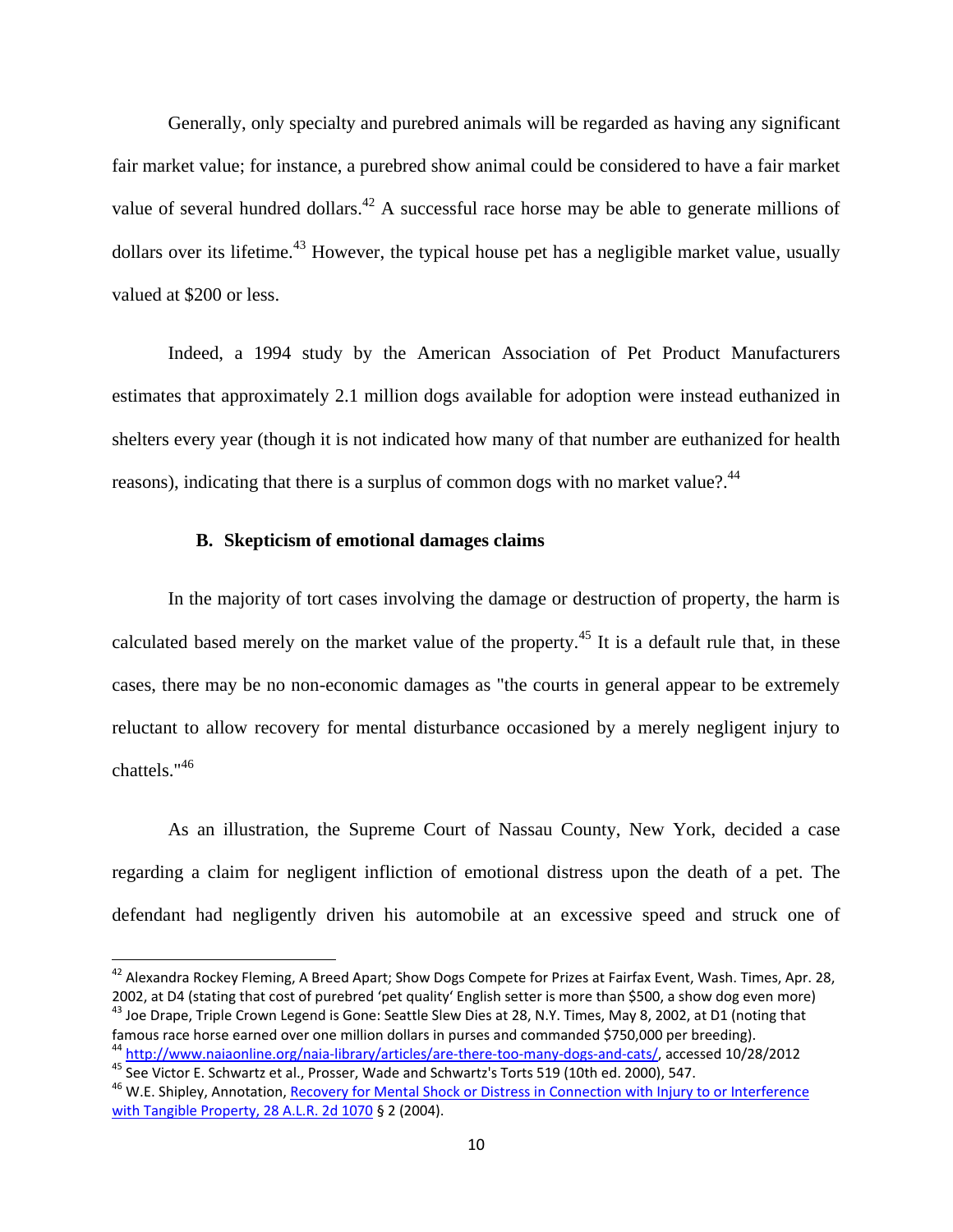plaintiff's dogs while she was walking them. The dog was killed in front of the plaintiff. The court dismissed these claims, stating:

While it may seem that there should be a remedy for every wrong, this is an ideal limited perforce by the realities of this world. Every injury has ramifying consequences, like the ripplings of the waters, without end. The problem for the law is to limit the legal consequences of wrongs to a controllable degree . . . The court is unaware of any recent case law extending the rule to the loss of a family pet. $47$ 

The court acknowledged that our society may be prepared to offset case law? in order to correct wrongs, but cited the threat of an "unnecessary burden on the ever burgeoning caseloads of the court." It thent noted that this burden might be created if the courts were opened to the emotional damages suffered in cases such as these. The court also seemed to express hesitation at the prospect of being one of the first jurisdictions to break from the traditional position. However, it is submitted that courts might now be more willing to grant claims of *intentional* infliction of emotional distress, since the element of intent would mitigate the potential danger of an "opening of the floodgates."

#### **C. Shortcomings of the system**

 $\overline{\phantom{a}}$ 

#### *i. Unique value to owner*

Courts are rightfully skeptical of emotional damages claims. However, stripping the remedy to the mere fair market value of the animal does not provide a solution that makes bereaved owners whole again. Simply put, the injury caused by the death of a pet is not related to its economic value. Pets are valued for their unique attachment to the owner and with characteristics that make them appealing to that owner. Therefore, an objective fair market value

<sup>47</sup> Johnson v. Douglas, 187 Misc. 2d 509, 511, 723 N.Y.S.2d 627, 628 (Sup. Ct. 2001) aff'd, 289 A.D.2d 202, 734 N.Y.S.2d 847 (2001)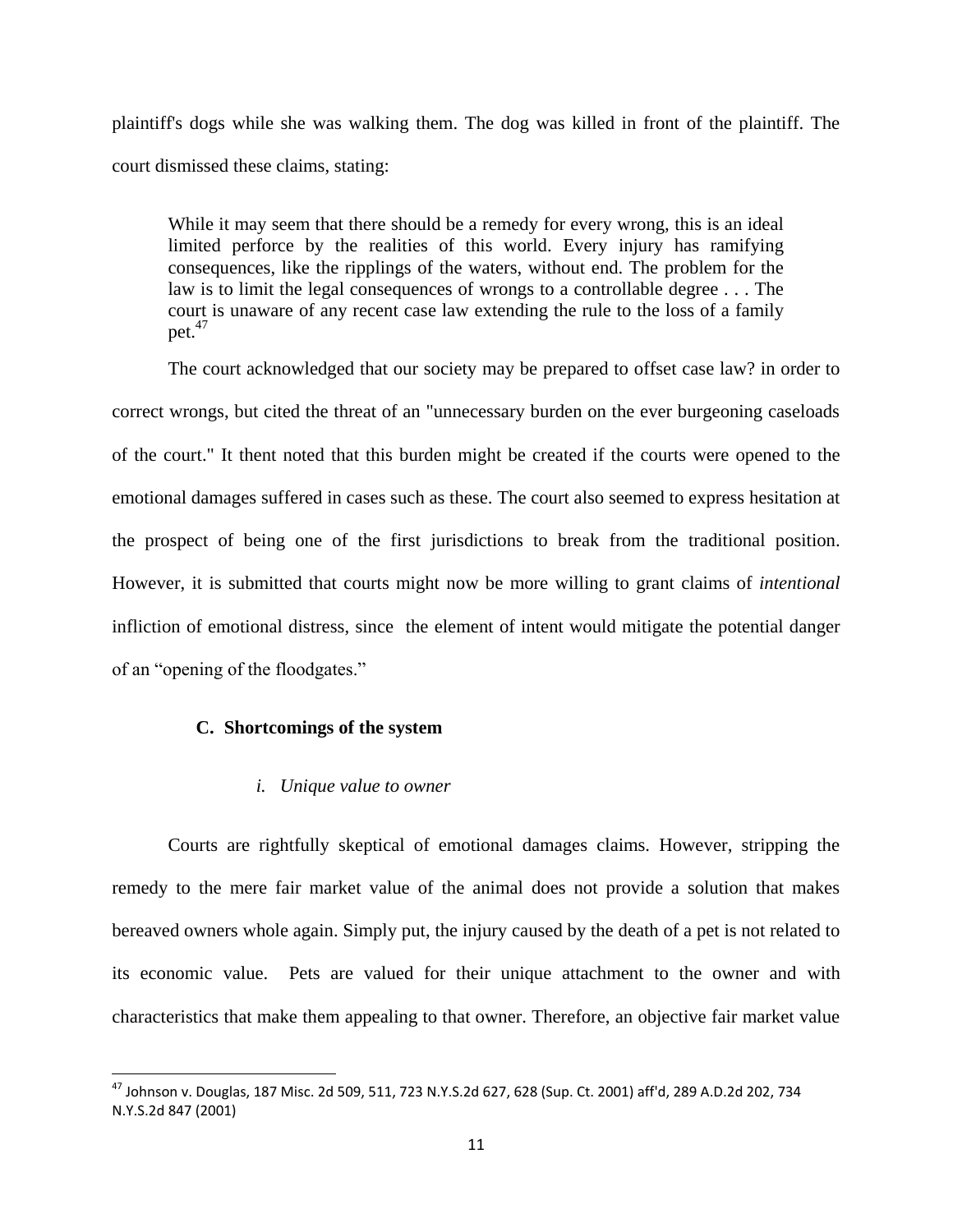standard that asks what a generic buyer and a generic seller would agree to for a generic animal is inadequate—it fails to address the particulars of a pet's death.

#### *ii. Emotional connection*

As stated, the classification of pets as property fails to account for the unique emotional connection shared between pets and their host families or owners. The personal value of property, such as a table or a computer, does not compare to the bond shared between a human and another living thing.

Many studies have shown that the grief due to the death of a pet is not clinically different than that of the death of a family member.<sup>48</sup> Pet owners often show the same emotional responses when a pet is sick or terminally as if the suffering animal were a human. $49$ Furthermore, a survey of parents reported that seventy-four percent felt that they and their children would experience significant emotional distress if their dog were killed or lost.<sup>50</sup> The proven emotional distress that pet owners experience when a pet dies shows a shortcoming in the current legal framework: pet owners experience as much distress at the illness and death of a pet as they do a family member, but the law only offers remedies for the latter.

#### **IV.PROPOSED SOLUTIONS**

l

The legal status of children has shifted over the last century.fn In the face of the shortcomings in the law regarding pet harm or death listed above, there are potential solutions that utilize existing legal concepts that can shift the status of pets in the future. Many of these

<sup>&</sup>lt;sup>48</sup> Catherine A. Kotch & James E. Quackenbush, The Bereaved Pet Owner and Social-Work Service Referral, in Euthanasia of the Companion Animal, supra note 19, at 164, 165-66.

<sup>&</sup>lt;sup>49</sup> E. Gregory MacEwen, The Pet with Cancer: Impact on the Family, in Euthanasia of the Companion Animal, supra note 19, at 97, 98.

<sup>&</sup>lt;sup>50</sup> Susan A. Iliff & Jack L. Albright, Grief and Mourning Following Human and Animal Death, in Euthanasia of the Companion Animal 115, 125.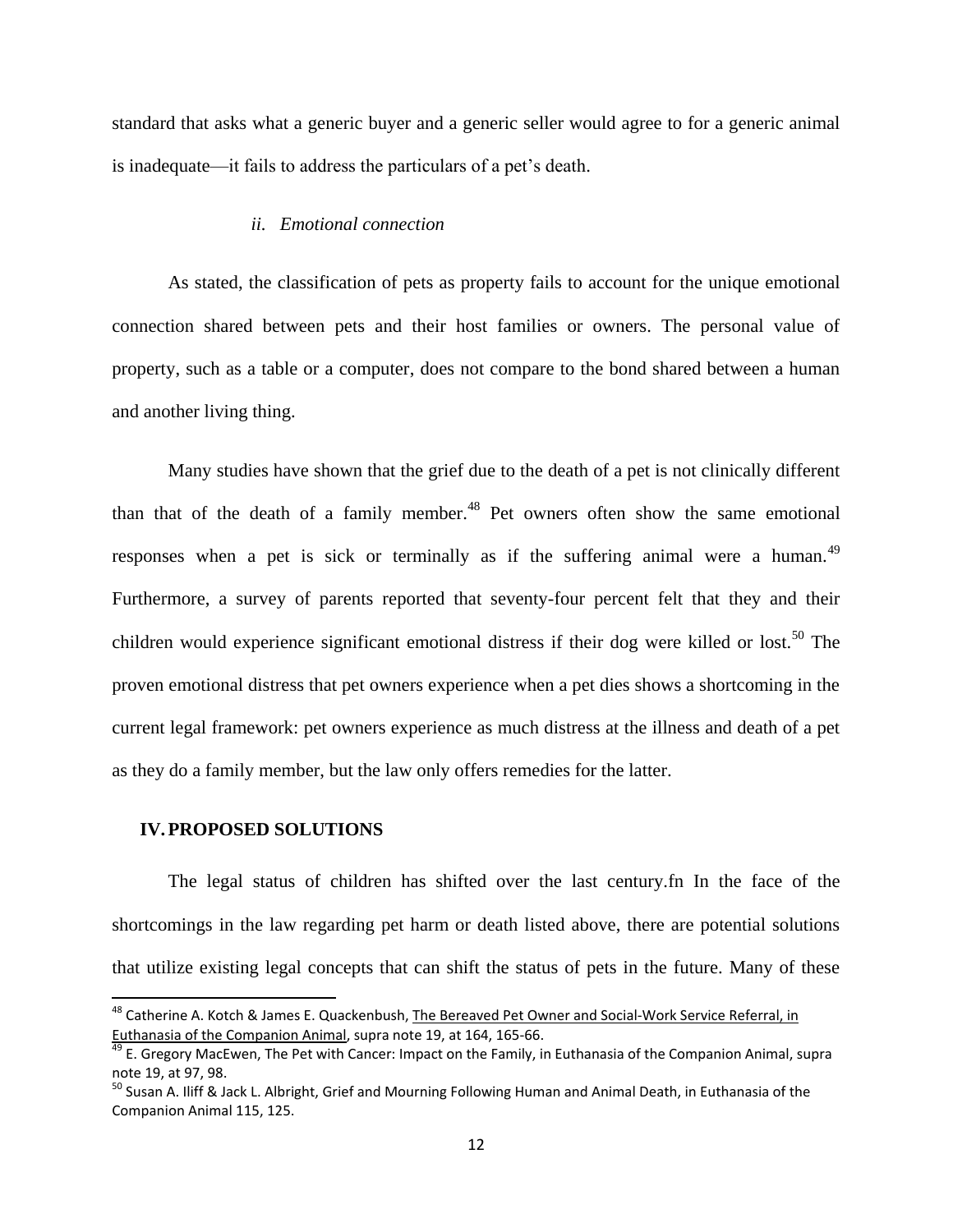ideas are already in practice in the United States to some degree. The best solution—allowing for the inimitable value above fair market value and emotional damages resulting from negligent or intentional cause of death—would take the best of each proposal and minimize the shortfalls.

#### **A. Subjective Award value to the owner**

Given the shortcomings of the objective fair market value doctrine, a better solution might seem to be the flipside of this objective doctrine, and award the bereaved owner in a wrongful pet death the subjective value to the owner. However, this proposal immediately brings to mind many similar problems regarding the emotional damages issue to humans??. Because this test is purely subjective, rather than objective, it may prove impractical to ascertain reasonable limits to personal value.

In fact, subjective value to the owner can reach unbridled heights. In a concrete example, which occurred between 2004 and 2006, the pet cloning company Genetic Savings and Clone offered the ability to duplicate a pet from its DNA. Some pet owners paid \$50,000 a piece to have their cats cloned, and many others paid \$1,000 to have their pet's DNA stored until the price of cloning was within their ability to pay.<sup>51</sup> An appellate court in Illinois adapted a form of the subjective standard. In Leith v. Frost;<sup>52</sup> in that case the plaintiff's dog was mauled by defendant's dog.<sup>53</sup> The court found that the mauling was due to the defendant's negligence. In assessing damages, the Appellate Court found that pets were considered personal property. However, it recognized that "certain items of personal property, such as heirlooms, photographs, trophies, and pets have no market value… Damages for harm to such items of property are not restricted

<sup>&</sup>lt;sup>51</sup> Wade Roush, Genetic Savings and Clone: No Pet Project, Technology Review, Mar. 2005, available at http://www.technologyreview.com/Biotech/14215/.

 $52$  Leith v. Frost, 387 III. App. 3d 430. at \_\_\_ improper cite.

 $\overline{53}$  Id. at 431.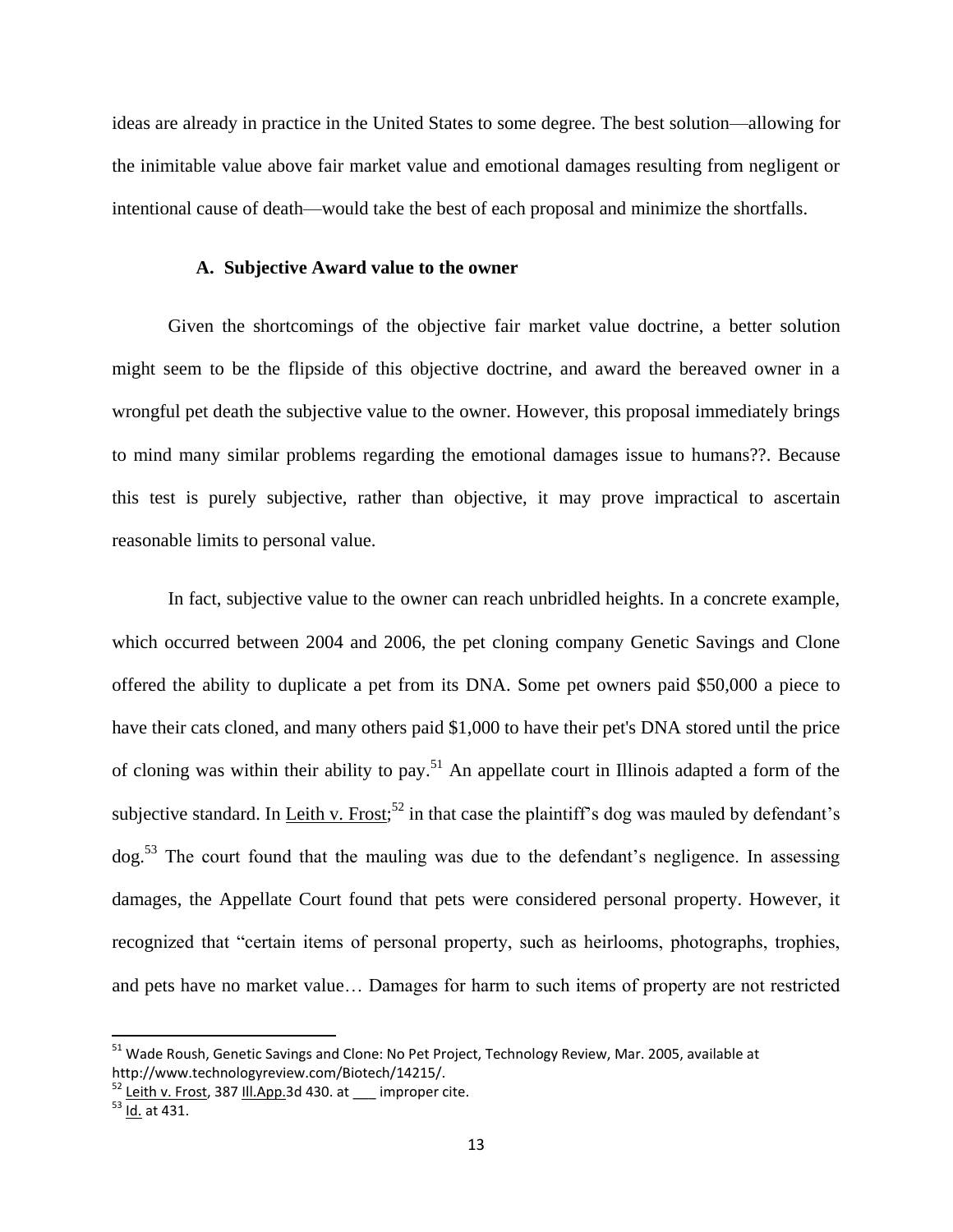to nominal damages." Rather, they may be assessed on "the item's 'actual value to [the] plaintiff."<sup>54</sup> The court instructed that actual value may be established by the reasonable and customary cost of necessary veterinary care and treatment. In this case, "the plaintiffs [...]??? demonstrated how much [the pet] is worth to them by paying \$4,784 for the dog's veterinary care" as a result of the injury sustained.<sup>55</sup>

It is submitted that a subjective value approach that looks to the reasonable cost of restorative care for injured pets is a feasible approach. It could? be significant enough to deter behavior that would result in injured animals as well as to permit for the plaintiff to be made whole.

#### **B. Extend wrongful death and related emotional distress damages to pets**

The purpose of wrongful death legislation is to allow surviving family members to receive compensation for the lossthat they have suffered. In fact, these statutes?? [plese explain] have specific details expounding upon who has standing to sue and the types of damages available to them.<sup>56</sup> Wrongful death claims have their basis in human relationships and the traditional bonds of family. These claims are human-centric and are statutorily limited to family relations, thus it is unlikely that courts will expand their coverage to companion animals.<sup>57</sup> Additionally, many jurisdictions deny recovery for negligent infliction of emotional distress in the event of a pet's death: because pets are considered property they, as such, are denied in many jurisdictions the satisfaction that harm to property cannot be the source of actionable emotional distress.

<sup>&</sup>lt;sup>54</sup> <u>Id.</u> at 436.

<sup>&</sup>lt;sup>55</sup> <u>Id.</u> at 437.

 $\overline{56}$  Wilson, supra note 1, page 57.

<sup>57</sup> Id.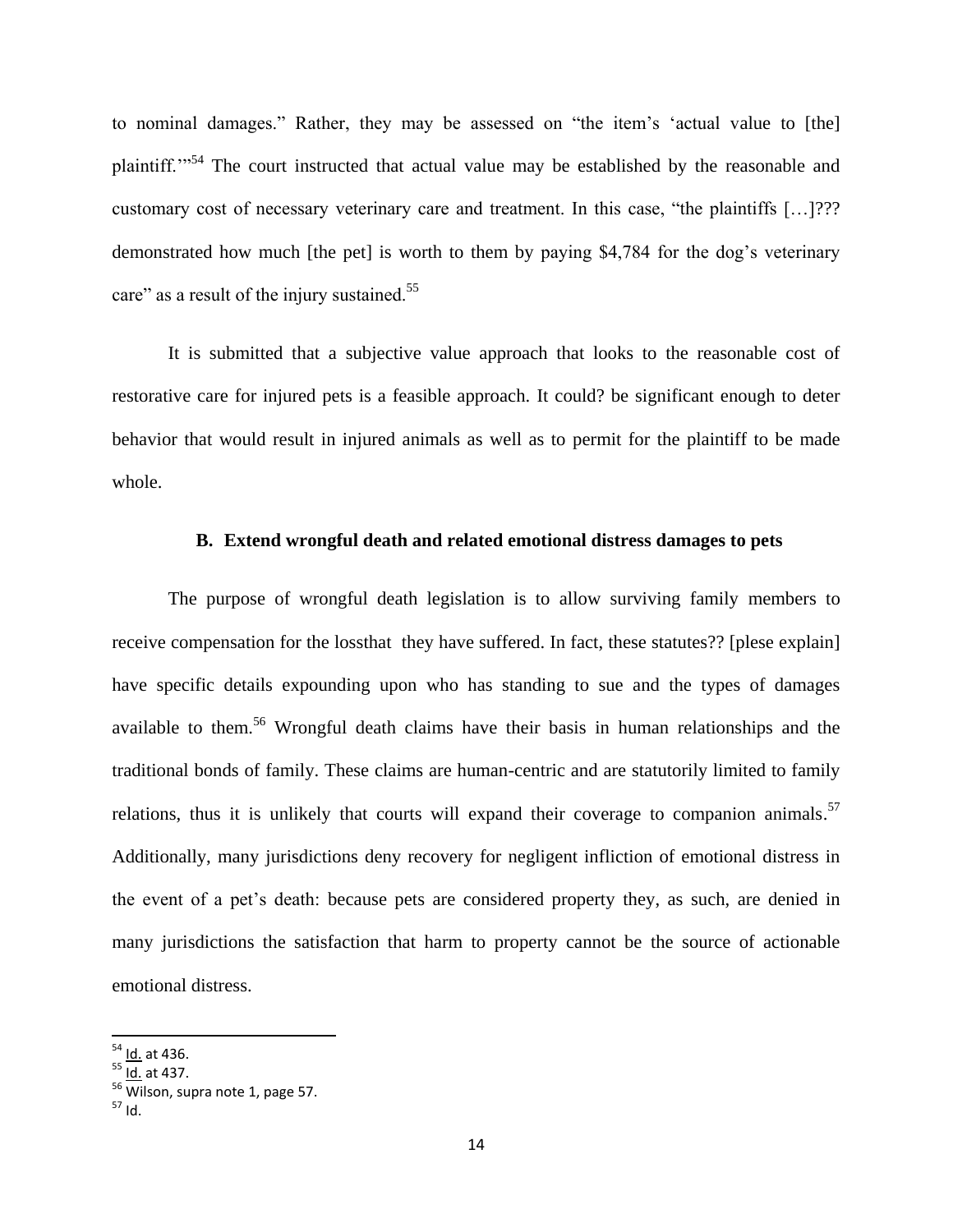A few state courts from around the United States have dealt with such issues.???

Better transition

#### *i. Florida*

To exemplanify that the law may wih respect to companion animals may be changing is a case from the state of Florida, which has allowed for non-economic damages for the negligent death of a companion animal.<sup>58</sup> In Knowles Animal Hospital v. Wills, the Wills family filed an action against the hospital and veterinarian that treated the Wills family dog. While under the care of the hospital, the dog was kept on a heating pad inside a cage for nearly two days. The dog suffered a severe burn and disfigurement due to the negligence of the hospital. A jury was instructed to weigh the mental pain and suffering of the plaintiffs as consideration in their awards. The jury returned a verdict against the hospital for how much?.<sup>59</sup>

The appeals court affirmed the result. However, the status of the animal as a "companion" was not used as a rationale for the affirmation of the mental pain and suffering award; rather, the court stated that the jury could "no doubt view the neglectful conduct which resulted in the burn injury suffered by the dog to have been of a character amounting to great indifference to the property of the plaintiffs, such as to justify the jury award."<sup>60</sup>

In this case there was no distinction between the pet and any other type of property. Thus, it seems that the Florida court did more to reinforce the scope of negligent infliction of emotional distress generally than it gave any advance or expansion of claims to the relationship between a companion animal and its guardians.

<sup>&</sup>lt;sup>58</sup> Knowles Animal Hosp. v. Wills, 360 So.2d 37, 38 (Fla.Dist.Ct.App.1978)

<sup>&</sup>lt;sup>59</sup> <u>Id.</u> at 38.

 $60$  Id. at 39.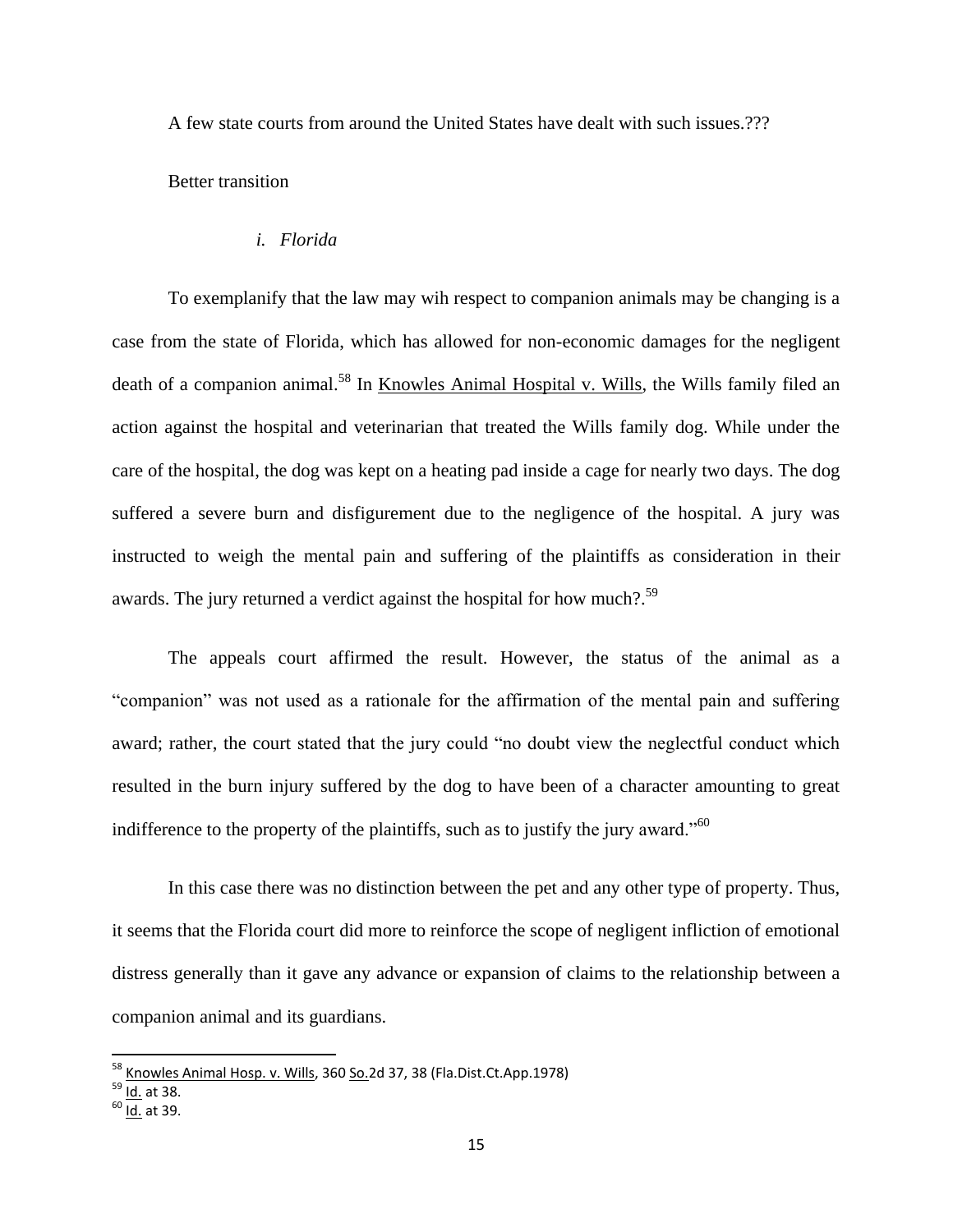#### *ii. Hawai'i??*

The Supreme Court of Hawai'i, similar to the above Florida case, rendered a far more expansive and favorable decision on the negligent infliction of emotional distress claims for the death or injury of a pet. $61$ 

In Campbell v. Animal Quarantine Station, the plaintiffs' nine-year-old pet dog died in a transport van. The dog had been a companion animal to the Campbell family since the pet was a few weeks old. The dog had been flown into Hawai'i ??and was found to be in good health by the Animal Quarantine Station. The dog was then transported in a van with no ventilation devices during a hot afternoon to a pet hospital. The dog died of heat prostration within 15 minutes after the van's arrival. None of the plaintiffs saw their dog die, nor did they ever witness the deceased body of the dog. $62$ 

The plaintiffs expressed preoccupation with the death and emotional distress, but never sought psychiatric or medical assistance as a result of the event. They sued the Animal Quarantine Station for negligent infliction of emotional distress. At trial, the plaintiffs were awarded \$1,000, an aggregate of varying amounts for emotional distress. $^{63}$  What were the "aggreagate amount that were used?]

The Supreme Court of Hawai'i held that the controlling caselaw regarding such negligent infliction of emotional distress was from Rodrigues v. State<sup>64</sup> and its progeny. The rule that arose in that case deemed that "liability to serious mental distress and held that serious mental distress

<sup>&</sup>lt;sup>61</sup> Campbell v. Animal Quarantine Station, 63 Haw. 557, (1981)

<sup>&</sup>lt;sup>62</sup> <u>Id.</u>, at 558.

 $\overline{63}$  Id., at 558-559.

<sup>&</sup>lt;sup>64</sup> Rodrigues v. State, 52 Haw. 156, 472 P.2d 509 (1970)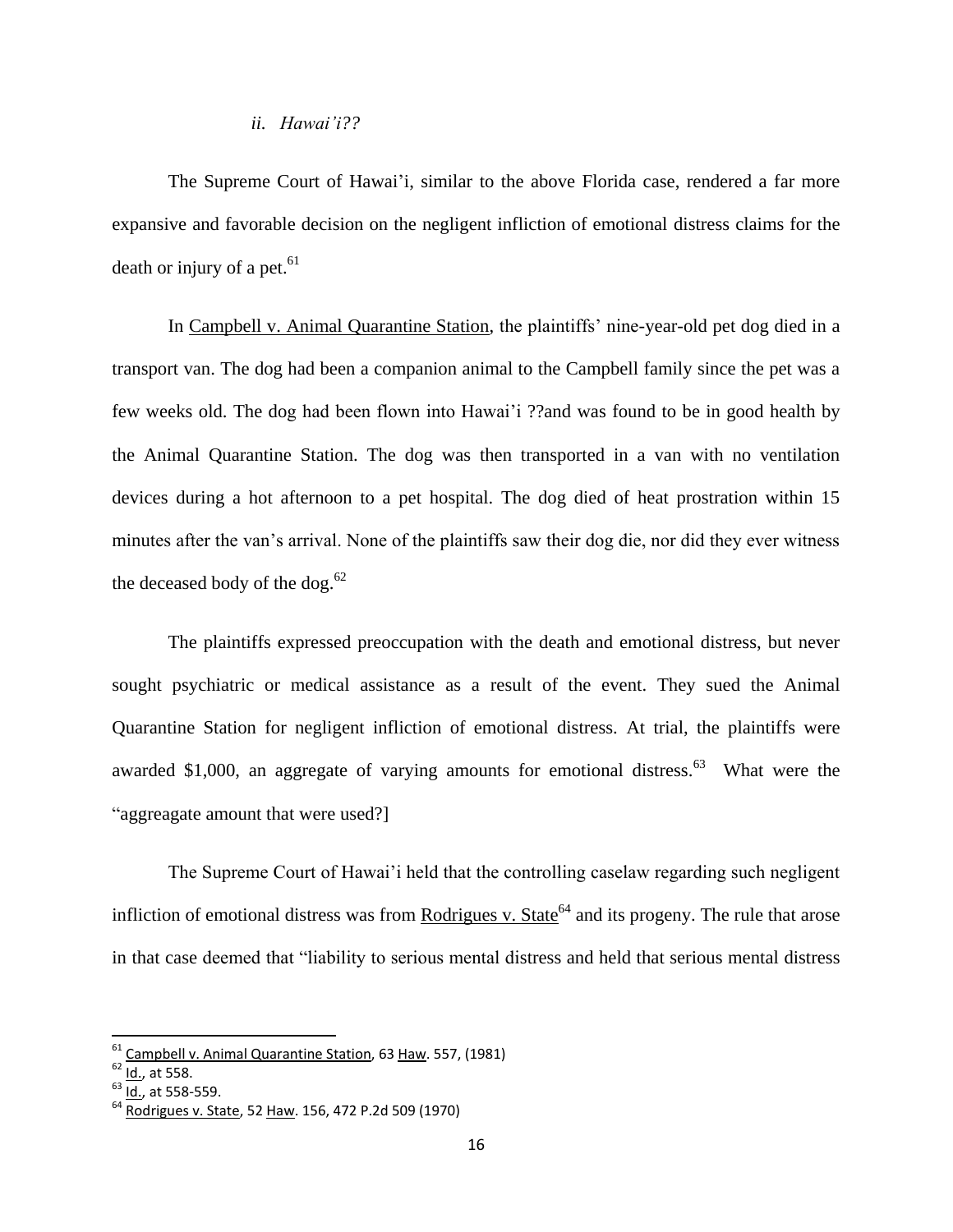may be found where a reasonable person, normally constituted, would be unable to adequately cope with the mental stress engendered by the circumstances of the case."<sup>65</sup>

The defense in Campbell asserted that the pet is merely property, and as such, the plaintiffs are barred from having a claim of negligent infliction of emotional distress over the destruction of property. The defeinse citing other jurisdictions to aid its cause.[what jurisdictions?] The court responded by ruling that, under Rodrigues, sufferers of emotional distress do have a claim for the negligent destruction of their property.<sup>66</sup>

The court further dismissed fears of opening the floodgates, the concern that allowing recovery in these circumstances "would lead to a plethora of similar cases, many which would stretch the imagination," as the defense argued. The Supreme Court responded by pointing out that there was, in fact, no plethora of similar cases resulting in "unlimited liability."<sup>67</sup>

Furthermore, the court cited the above Florida case as an example where other jurisdictions have ruled favorably? in a similar fashion under similar circumstances. Thereffore, it would seem that the notion of expanding the tort of negligent infliction of emotional distress, under the general doctrine of allowing NIED?? for the destruction of property, is slowly being tested and expanded by a few jurisdictions in the United States.

#### *iii. Virginia*

By comparison, Virginia thas taken the more common stance of denying emotional distress claims for the death of pets due to their status as property. In that state the destruction of pets is generally not afforded a negligent infliction of emotional distress claim.fn?

<sup>&</sup>lt;sup>65</sup> Campbell, supra at 560. Improper cite

<sup>&</sup>lt;sup>66</sup> <u>Id.</u>, at 564.

 $67 \frac{100}{10}$ , at 564.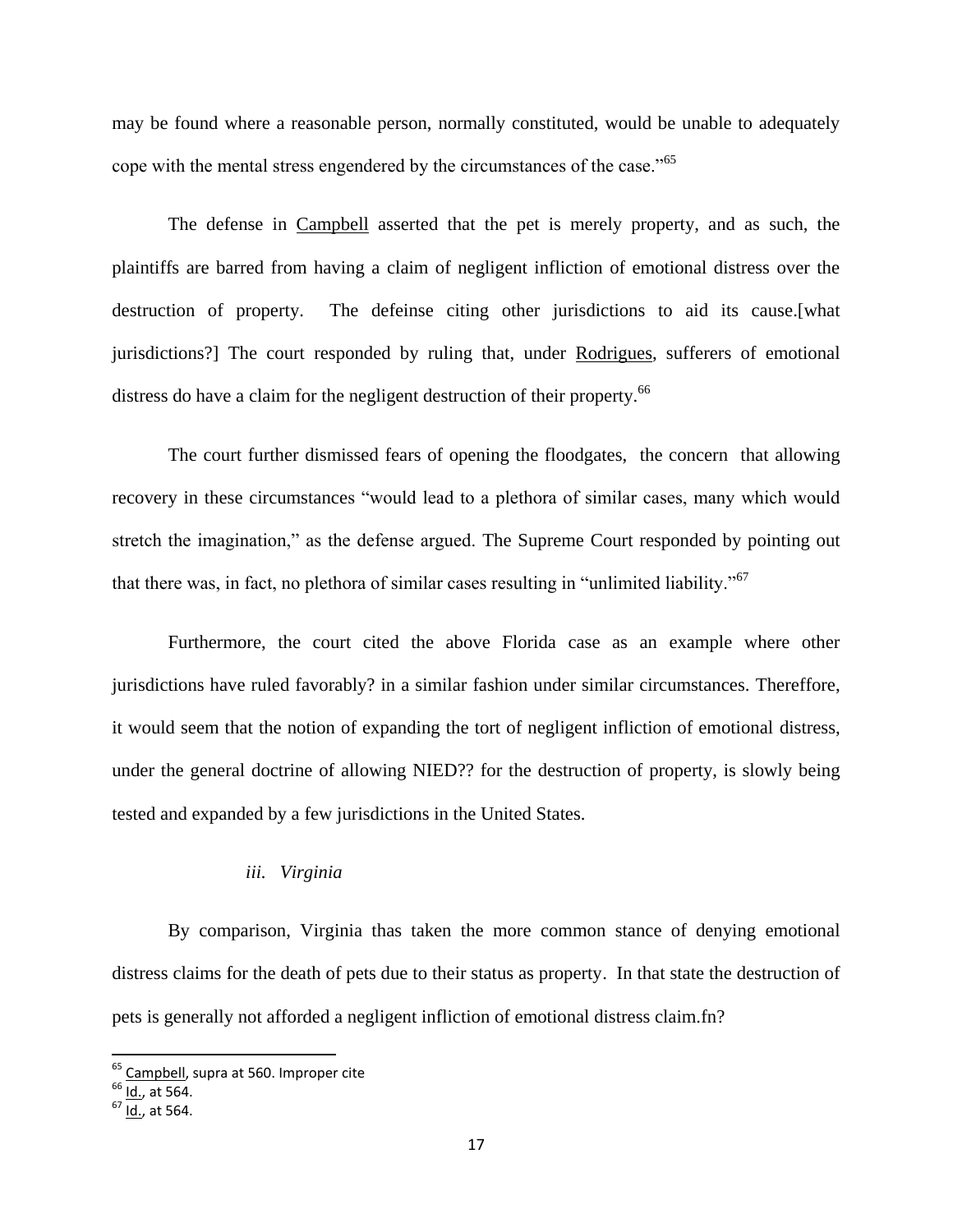As an example? in Kondaurov v. Kerdasha<sup>68</sup>, the plaintiff was involved in a car accident with the defendant. The plaintiff previously suffered from generalized anxiety disorder and depression, and so she acquired a pet dog about 18 months prior to the accident to stabilize her emotional state and moderate her "stress attacks." She had a very strong emotional attachment to the dog and her psychiatrist described their relationship like a "mother/child unit." During the accident, plaintiff's vehicle flipped over and her dog, which had been in the vehicle, was ejected out a window. The dog was missing for 14 hours. The dog was eventually recovered, but its tail had been injured and had to be partially amputated.<sup>69</sup>

At trial, the defendants conceded liability, and thus the jury's function was to award damages. The plaintiff submitted evidence relating to her emotional distress caused by the injury to the dog. Additionally, the court refused to instruct the jury that damages could not be awarded for emotional distress suffered by the plaintiffs. In the end, the jury awarded plaintiff with \$300,000 in damages. Defendants appealed the result, in part, based on the inclusion of emotional distress evidence relating to the pet and the refusal to provide instructions to the jury to disregard such evidence for the purposes of finding damages.<sup>70</sup>

The Supreme Court of Virginia found that the trial court erred in refusing to give the limiting jury instructions. The court acknowledged that companion animals "occupy a position in human affections far removed from livestock," and that companion animals often sustain relationships with their guardians emotionally similar to that of a "parent and child." However, the court pointed out that animals are statutorily defined as personal property within the Virginia code. Virginia law, in the court's view, has never approved an "award for damages of emotional

<sup>&</sup>lt;sup>68</sup> Kondaurov v. Kerdasha, 271 <u>Va.</u> 646.

<sup>&</sup>lt;sup>69</sup> <u>Id.</u>, 650-651.

 $70 \overline{1d}$ , 652-653.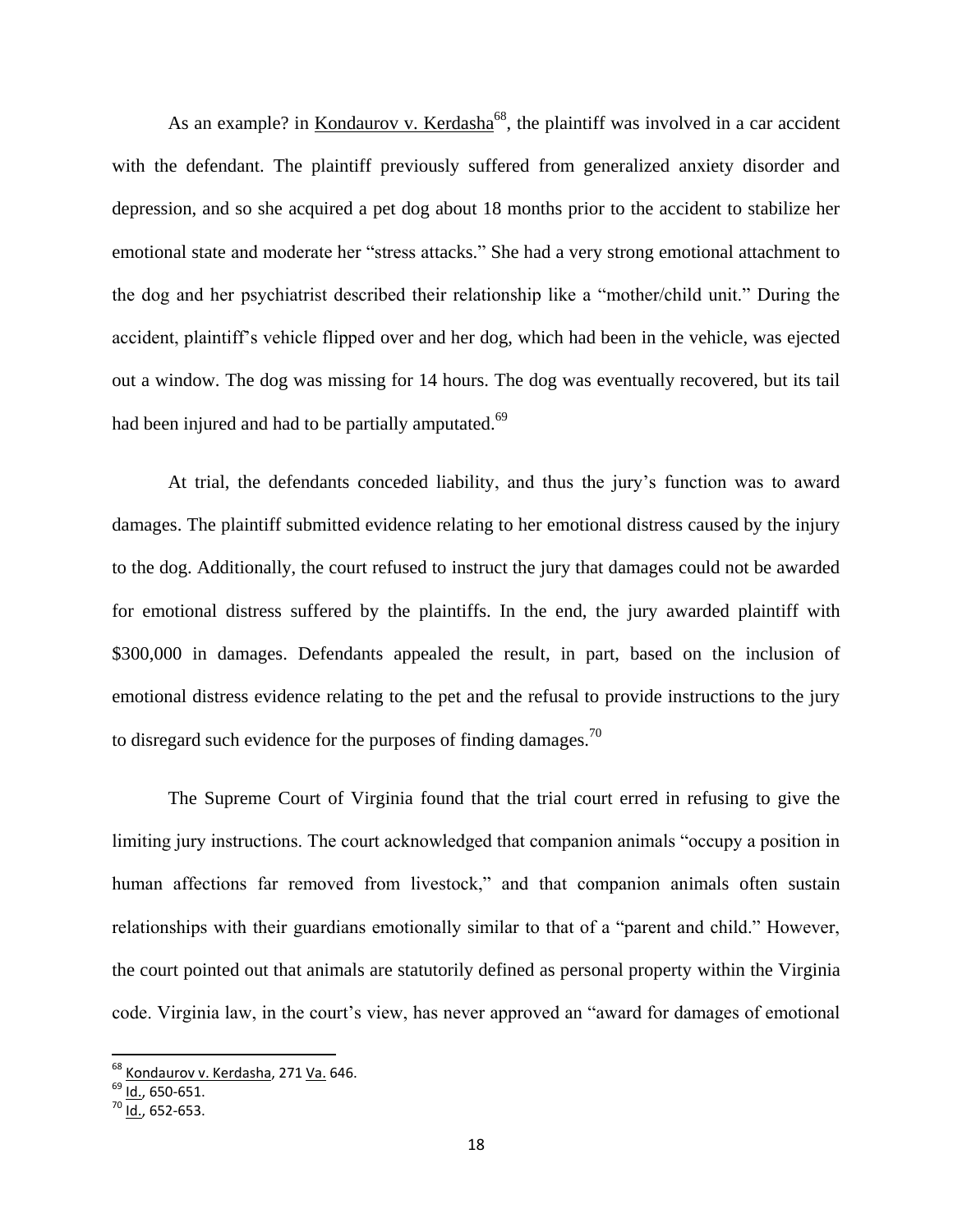distress resulting from negligently inflicted injury to personal property."<sup>71</sup> Hence it sustained the verdict for the defendant?

Situations like Virginia's, where there is a statutory definition of animals as property and prohibitions on receiving non-economic damages as a result of that property's destruction, create a judicial barrier to awarding emotional distress damages in companion pet cases. The solution for advancing reform in these situations must therefore be through legislative change.

#### **C. Legislative accommodation for emotional damages**

This approach may be the simplest way to address the harm of emotional damage in the death or injury of a pet. In a Solomonic fashion, state legislatures may easily "split the baby" by allowing some emotional damages but greatly limit the amount and scope of the liability. However, this approach has potential issues as well. Any maximum allowance amount that is legislatively dictated by statute will be an arbitrary amount; however, one could, also observe that the concepts of wrongful death and emotional damages are themselves arbitrary and, to a certain degree, "artificial." Still, there will need to be a judicial investigation in each case as to the extent of emotional damages: if the argument against emotional damages is the amount of already-overburdened court resources into calculating such damages, and court resources will have to be applied to this calculation anyway, then shouldn't courts have the discretion to determine emotional damages without an arbitrary ceiling? At any rate, this will allow for progress in states like Virginia, stated above, where the court is prevented from acting in contravention to legislative decisions on the matter. GOOD

<sup>&</sup>lt;sup>71</sup> <u>Id.</u> at 658.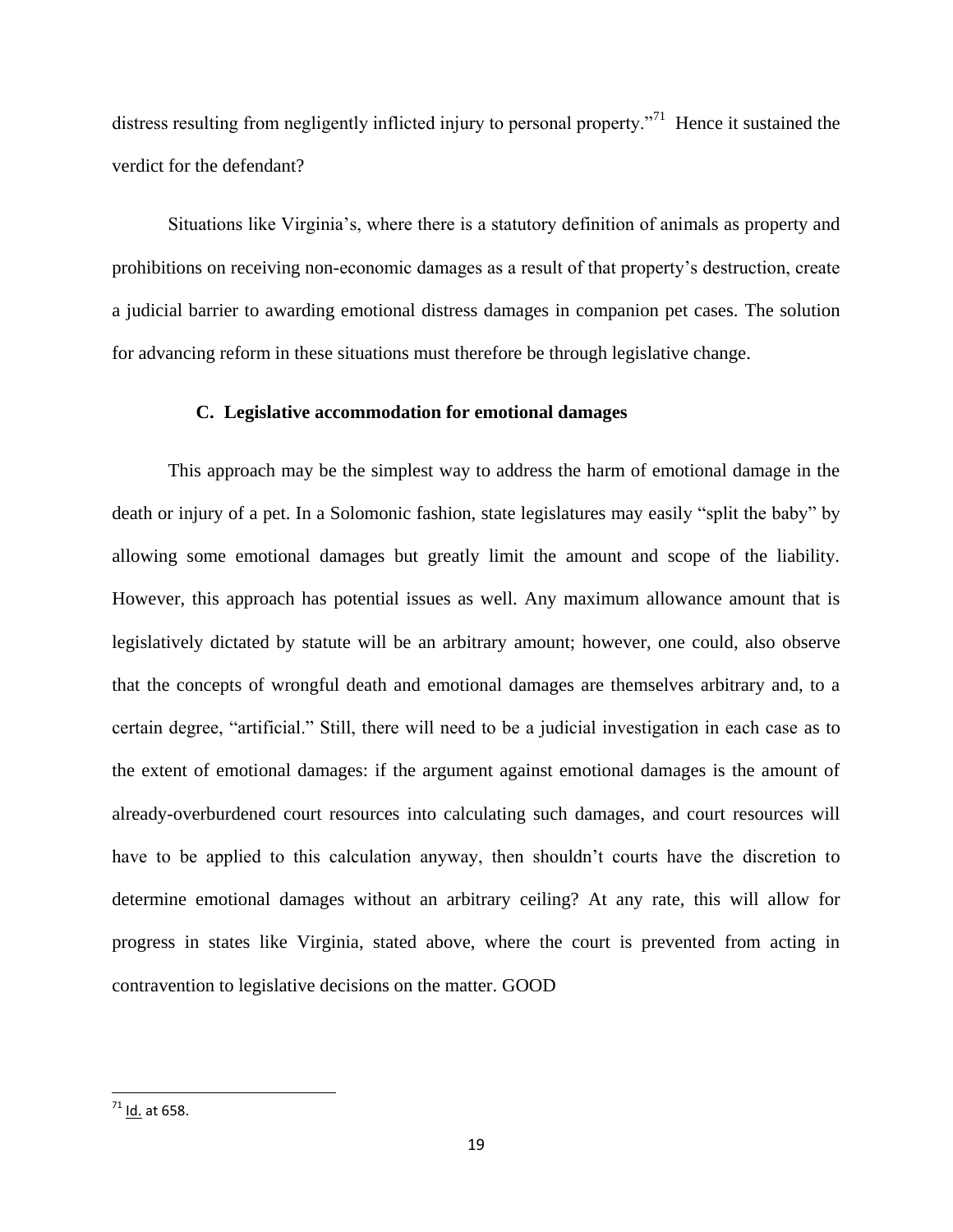The following example provides an illustrations of a state that havs implemented a a legislative approach to better deal with the issue of damages for emotional distress to owners of pets

In the year 2000, Tennessee State Senator Cohen's dog, T-Bo, was killed. This prompted the senator to draft a bill aimed at allowing some emotional damage recovery in pet death suits. The "Tennessee T-Bo Act" provides up to \$4,000 in non-economic damages for intentional or negligent acts to compensate owners for the death of a pet.<sup>72</sup> The act carves out certain exceptions for its application. It only applies to a companion animal that is injured or killed in its own yard or under its owner's control. Secondly, the provisions only applies to the more populous areas of the state: incorporated areas of counties with a population exceeding 75,000 residents. Non-profit entities, government agencies, and veterinarians are exempted from liability under this statute.<sup>73</sup> YOU WERE SUPPOSED TO LOOK AT OTHER STATES SINCE YOUR PAPER CALLS FOR A LEGISLATIVE SOLUTION.

#### **D. Declassify pets as property**

Some animal rights activists have advocated the position of declassifying pets as property entirely. This view shifts focus away from the rights of the owner to that of the animal directly. Activists argue that this would streamline the legal conceptual framework to benefit the animal's welfare directly, rather than relying on the guardian to protect the animal's interests.<sup>74</sup> Some animal rights proponents point to the shifting trend in terminology that their views are becoming

[http://www.animallaw.info/articles/ddus50statesurvey\\_companion\\_animals.htm](http://www.animallaw.info/articles/ddus50statesurvey_companion_animals.htm)  $73$  Id.

l

 $^{72}$  Roukas, Marcella S., DETERMINING THE VALUE OF COMPANION ANIMALS IN WRONGFUL HARM OR DEATH CLAIMS: A SURVEY OF U.S. DECISIONS AND AN ARGUMENT FOR THE AUTHORIZATION TO RECOVER FOR LOSS OF COMPANIONSHIP IN SUCH CASES.

<sup>&</sup>lt;sup>74</sup> Wilson, supra note 1, page 57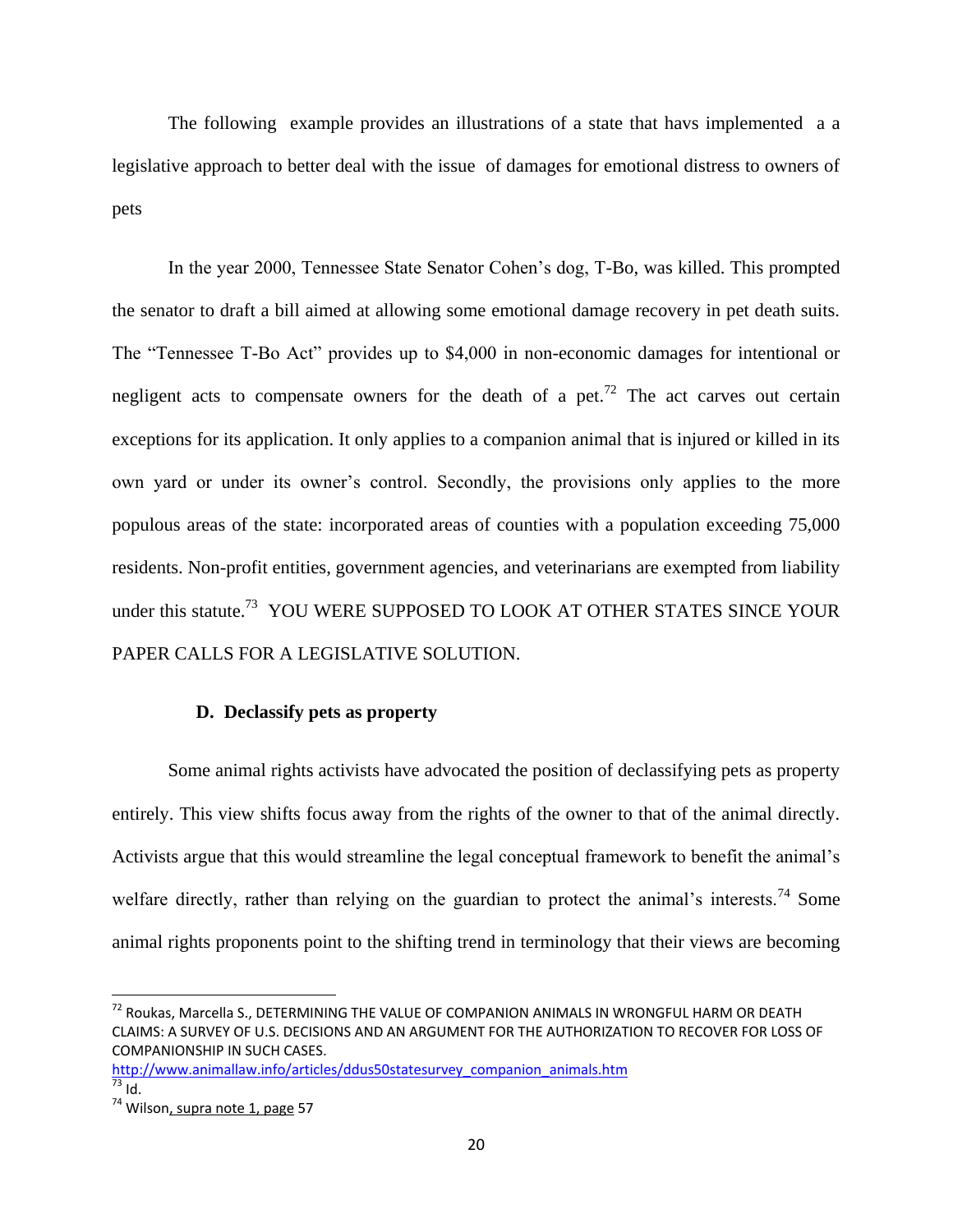more widely supported: over the last decade, numerous municipalities have changed their legal terminology from "animal owner" to "animal guardian," in places such as Boulder County, Colorado; San Francisco and Berkeley, California; and Amherst, Massachusetts. On the other hand, in all of these instances, there were no other ramifications other than a shift in terminology. $75$ 

There are two general justifications given for this viewpoint. First, many pet owners consider their pets to be "family members." Secondly, activists argue that the animals' sentiency elevates them above the entire property classification schema altogether. This view presents the most radical problems. Primarily, it would open a Pandora's box of issues on myriad important areas of modern society. Plainly speaking, animals that are not considered property will no longer have owners. Food production would come into question: which animals can no longer be killed against their will for the purposes of human consumption, if they are not considered property? Furthermore, any argument based on the theory of sentience will complicate any potential distinction between sentient companion animals and sentient farm animals, such as cattle or chickens, in awarding protected status.

Also, scientific research with animals would likely become much more difficult, thus hampering any medical or cosmetic advances from animal research that humanity has come to rely on. For the same reasons that there would be no exemptions? for food, any argument for protection based on animal sentiency would probably prohibit distinctions for lab mice and other traditional research animals. The potential to cripple biomedical research into cures for diseases like HIV/AIDS and cancer is a grave concern, and likely not a tradeoff that modern American society is willing to make.

<sup>&</sup>lt;sup>75</sup> Paek, supra note 5, pages 486-487.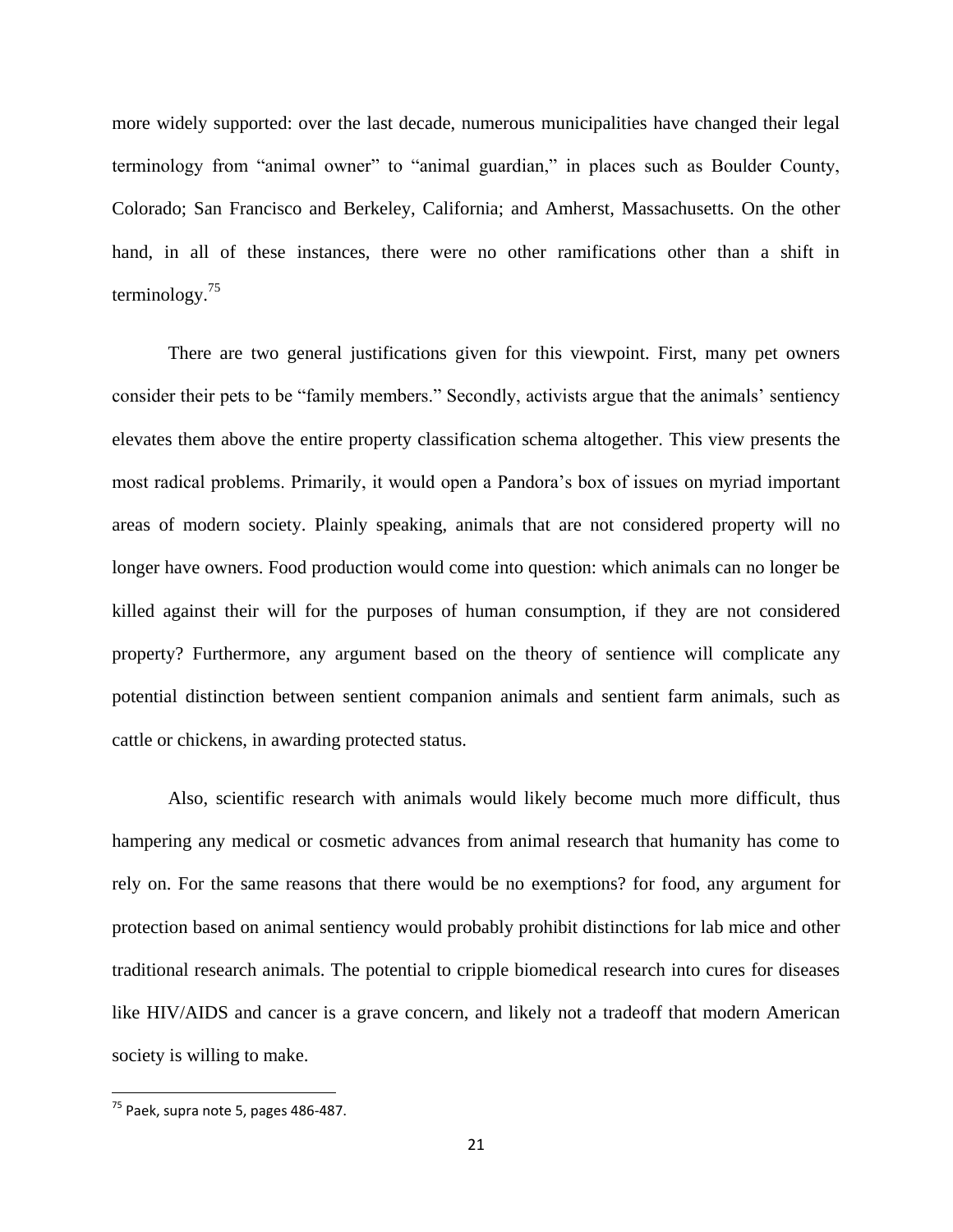#### **E. Treat pets as inimitable property**

The best solution offered would be to treat pets as inimitable property. Pets should still retain their status under the general category of property, but have a conceptual distinction within that category that reflects their unique aspects as living beings with intimate ties to their human owners. Pets are, after all, sentient creatures with a consciousness that is capable of feeling pain and satisfaction. These animals can display human-like emotions or reactions similar to fear, loyalty, loneliness, and love. Pets are capable of making choices based on their experiences and wants, and not out of mere instinctual reaction.

Pets also develop unique personalities based on their interactions throughout life. For example, if, during a kitten's developmental two- to seven-week old period the kitten is handled by humans frequently, it will likely develop a friendly demeanor.<sup>76</sup> On the other hand, if, during this same period, a kitten is not given human interaction, it will likely remain unsociable for the rest of its life.<sup>77</sup> Furthermore, the primary reason that pets should be classified separately from inanimate personal property and livestock is because of "their unique personalities and genetic structures that cannot be duplicated or replaced through the purchase of another animal of the same breed, age, color, weight, etc."<sup>78</sup>

Some states have already begun to develop a special, elevated class of property for pets, as shown below:

#### *i. New Jersey*

 $^{76}$  Anmarie Barrie, Cats and the Law 9 (TFH Publications 1990).

 $<sup>77</sup>$  Id. page?</sup>

 $78$  Wilson, supra note 1, p. 57.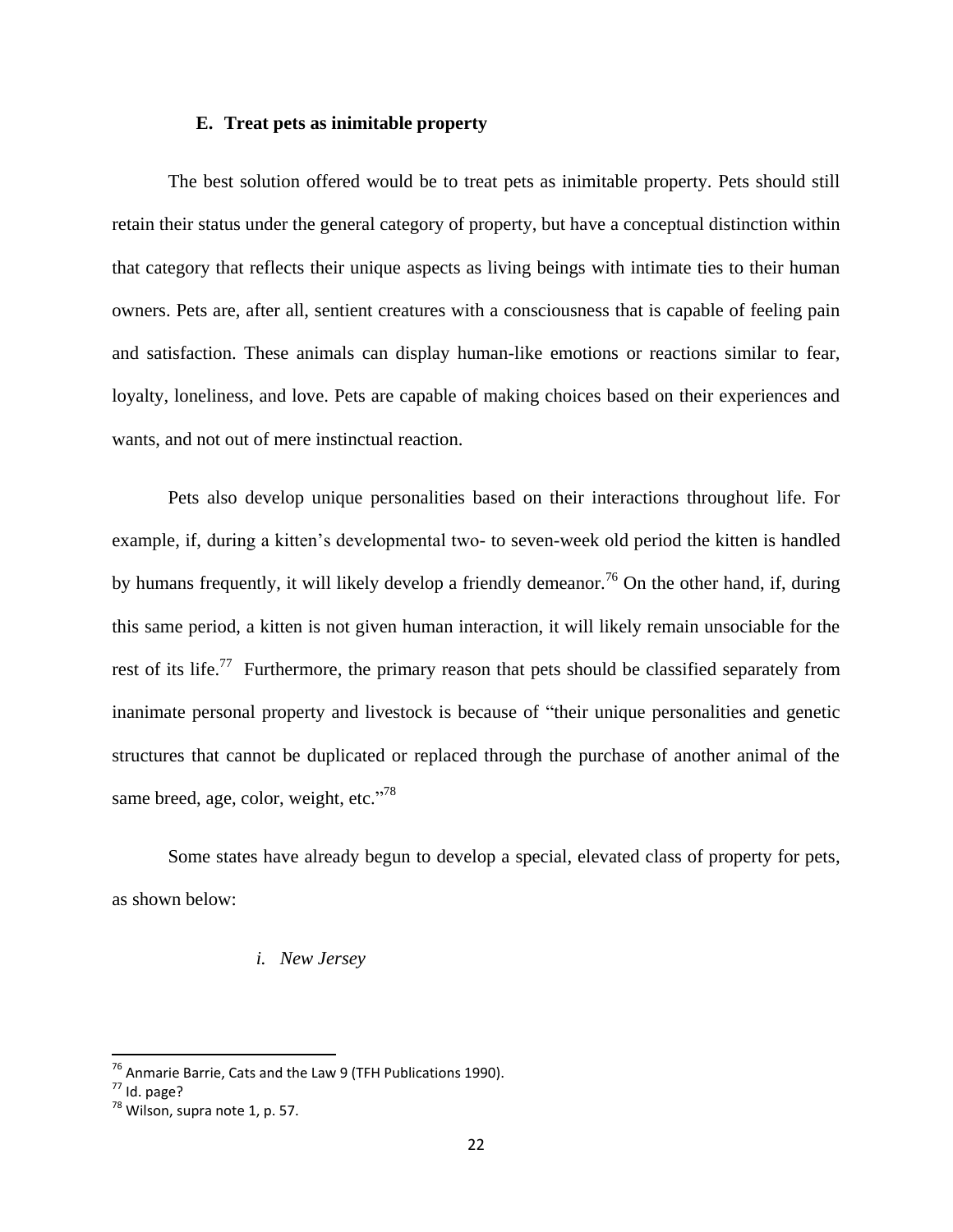Recently, the Supreme Court of New Jersey has classified pets as a special class of property. It did so while simultaneously denying emotional damages for the plaintiff as being out of line with the Wrongful Death Act.<sup>79</sup> In McDougall, the plaintiff was the doting owner of a small "maltipoo" breed dog named Angel. The plaintiff was walking her dog in a suburban neighborhood in Morris Plains, New Jersey, when a large dog belonging to the defendant ran out from defendant's house. The dog snarled at the plaintiff, picked up Angel in its teeth, and thrashed it about. The plaintiff allegedly screamed and called for help, but plaintiff's dog died on the pavement where defendant's dog dropped it. $80$ 

The plaintiff advanced three arguments in her suit against the defendant for emotional distress?. First, she argued that companion animals should be considered a "close familial relationship," which would allow a cause of action for emotional distress by witnessing the death of a loved one under *Portee*. <sup>81</sup> Put in fn Secondly, plaintiff argued that the court should follow other jurisdictions that have allowed emotional distress claims relating to the death of a pet and apply such logic to the *New Jersey's* "close familial relationship" standard. Finally, the plaintiff alleged that the public policy concerns with regard to "opening of the floodgates" are unwarranted.<sup>82</sup>

The defendant in this case asserted that New Jersey law treats pets as chattel, thereby limiting the amount of compensatory damages to a mere fair market valuation of the dog.

 $79$  McDougall v. Lamm, 211 N.J. 203.

 $80$  Id., 208-09.

 $81$  Portee v. Jaffee, 84 N.J. 88 (1980). In this case, a mother watched her son become trapped in an elevator and his subsequent suffering and dying as a result. She sought damages for mental and emotional distress from the landlord and elevator companies. The Supreme Court of New Jersey held that there was a cause of action for the death or serious physical injury of another caused by the defendant's negligence of a *marital or intimate, familial relationship* between plaintiff and injured person, coupled with observation of the death or injury at the scene of the accident which resulted in emotional distress.

<sup>&</sup>lt;sup>82</sup> McDougall, supra note 78, at 212.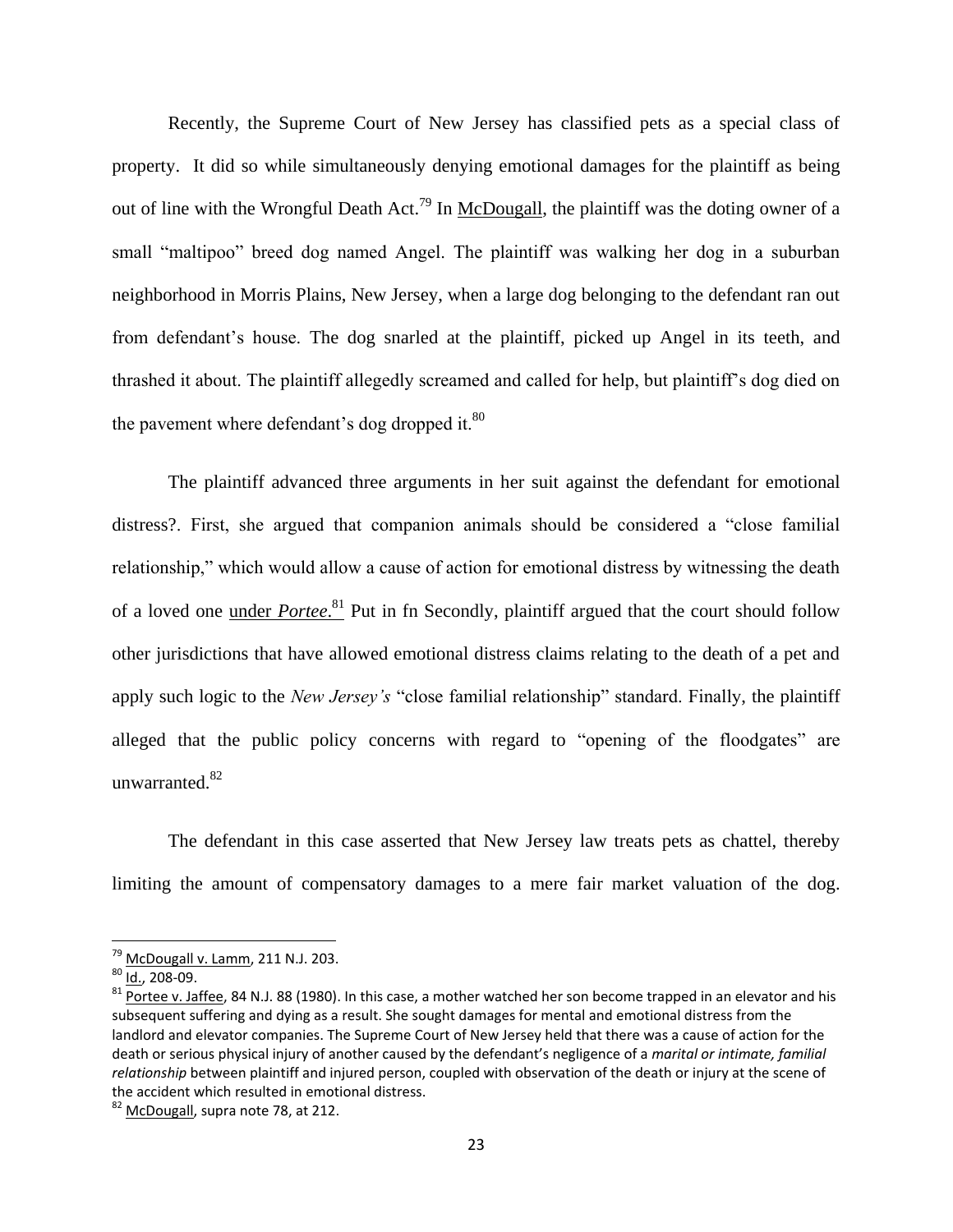Furthermore, the defendant referred to the New Jersey Wrongful Death Act, which statutorily limits the recovery for the death of a human to economic loss, arguing that the court should not give more expansive rights to recovery in the death of a pet than that of a human. Finally, the defendant argued that the previous decision in *Portee* referred solely to emotional distress claims arising from personal relationships between humans.<sup>83</sup>

In its decision, the court analyzed the circumstances? in the *Portee* line of cases regarding the relationship between the plaintiff and the victim in an emotional distress matter. In Eyrich ex rel. Eyrich v. Dam, 193 N.J.Super. 244, the Appellate Division had rejected a claim for emotional distress based on the plaintiff witnessing the death of a five-year-old neighbor that plaintiff viewed as "the son [she] never had." The claim was barred in part because plaintiff was not, in fact, "bound to the child by intimate ties."<sup>84</sup>

The court also reiterated a point made in Portee that the connection between the plaintiff and victim must be a "marital or intimate[ ] familial" one, and that the existence of this particular relationship bond is the "most crucial" of the four elements of the cause of action.<sup>85</sup> Thus the issue at hand in McDougall? was whether the plaintiff's pet dog fell within the "marital or intimate familial" relationship in order for her to justify her claim of right.

In comparing relationships with companion animals to familial bonds, the court analyzed the role pets play in the lives of their owners. Furthermore, the court noted that there were myriad examples of jurisdictions that had rejected or declined to create a cause of action for the emotional distress caused by the death of a pet.<sup>86</sup> Some courts have denied the claim based on

<sup>&</sup>lt;sup>83</sup> <u>Id.</u>, 212-213.

<sup>&</sup>lt;sup>84</sup> <u>Id.</u>, 214.

 $85$  Id., 215.

 $86$  Id., 219-220.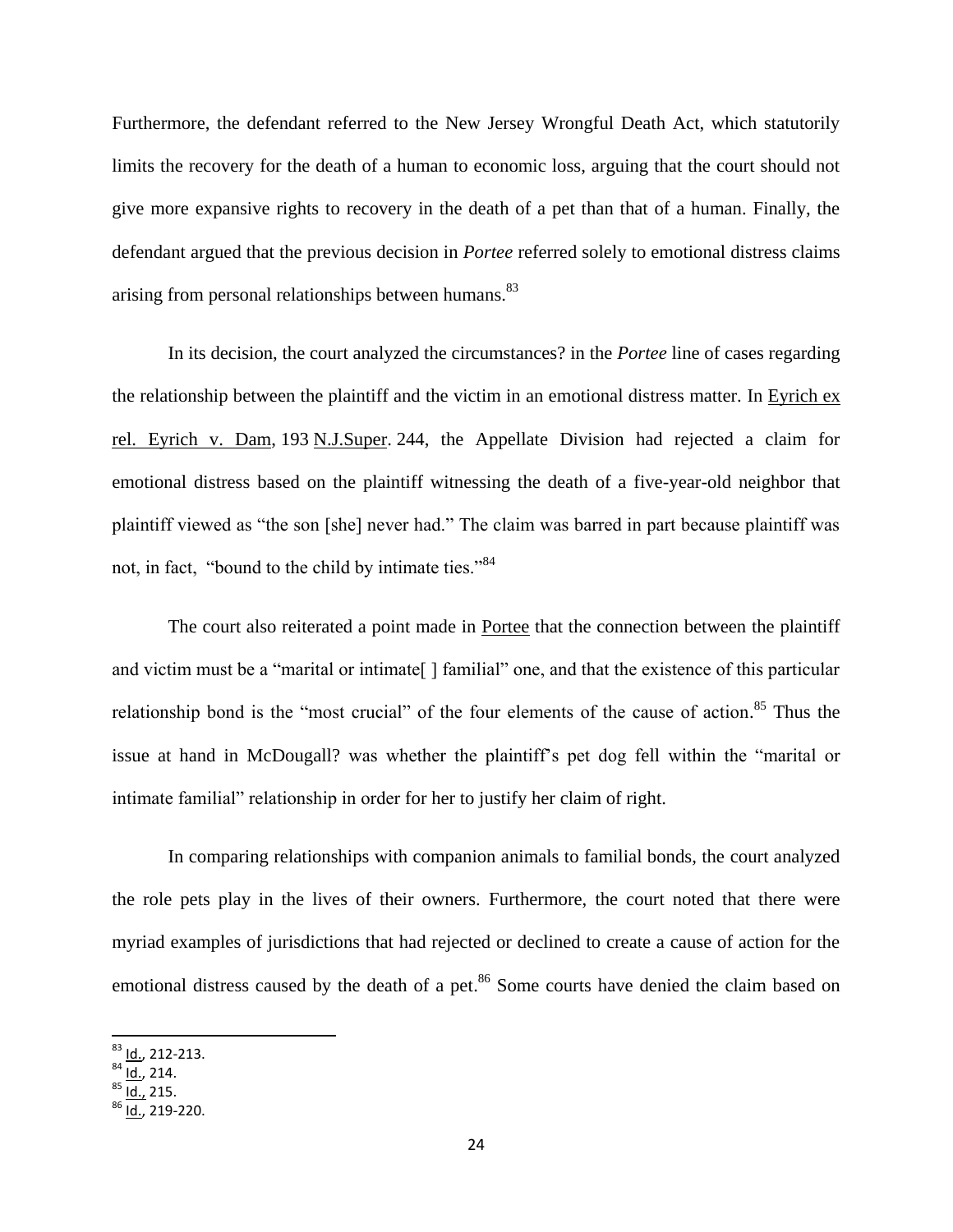statutory limitations that define dogs or other pets as property.fn [YOU ARE MISSING MANY FOOTNOTES] Other courts have cited public policy concerns, such as man's "enormous capacity to form bonds with dogs, cats, birds, and an infinite number of other beings that are non-human" that would make it difficult to restrain the impact of such a change.<sup>87</sup>

Ultimately, the court found pets to be property—but an elevated status of property. As such, there may be no claims for emotional distress arising from the destruction of this property. Citing previous caselaw in New Jersey, the Supreme Court emphasized the longstanding classification of animals as property.<sup>88</sup> However, the court chose to extend the development of a special classification in the instances of companion animals.<sup>89</sup> The court cited to Hyland v. Borras, a case in which the Appellate Division noted that "a household pet is not like other fungible or disposable property, intended solely to be used and replaced after it has outlived its usefulness;" hence the defendant was required tto pay the medical expenses of plaintiff's injured dog resulting from an attack by defendant's dog.<sup>90</sup>

Thus, the fair market value test was rejected because, in fact, companion animals are not generic or fungible. This is an important distinction between ordinary property and companion animals. The court emphasizes that "pets have a value in excess of that which would ordinarily attach to property, because unlike other forms of personal property, they are not fungible."<sup>91</sup>

#### **V. SUMMATION**

 $87$  Id., 222.

 $88 \overline{10}$ , 223.

<sup>89</sup> The court referred to Hyland v. Borras*,* 316 N.J.Super*.* 22

<sup>&</sup>lt;sup>90</sup> Hyland, supra, 23.

 $91$  McDougall, supra note 78, 224.